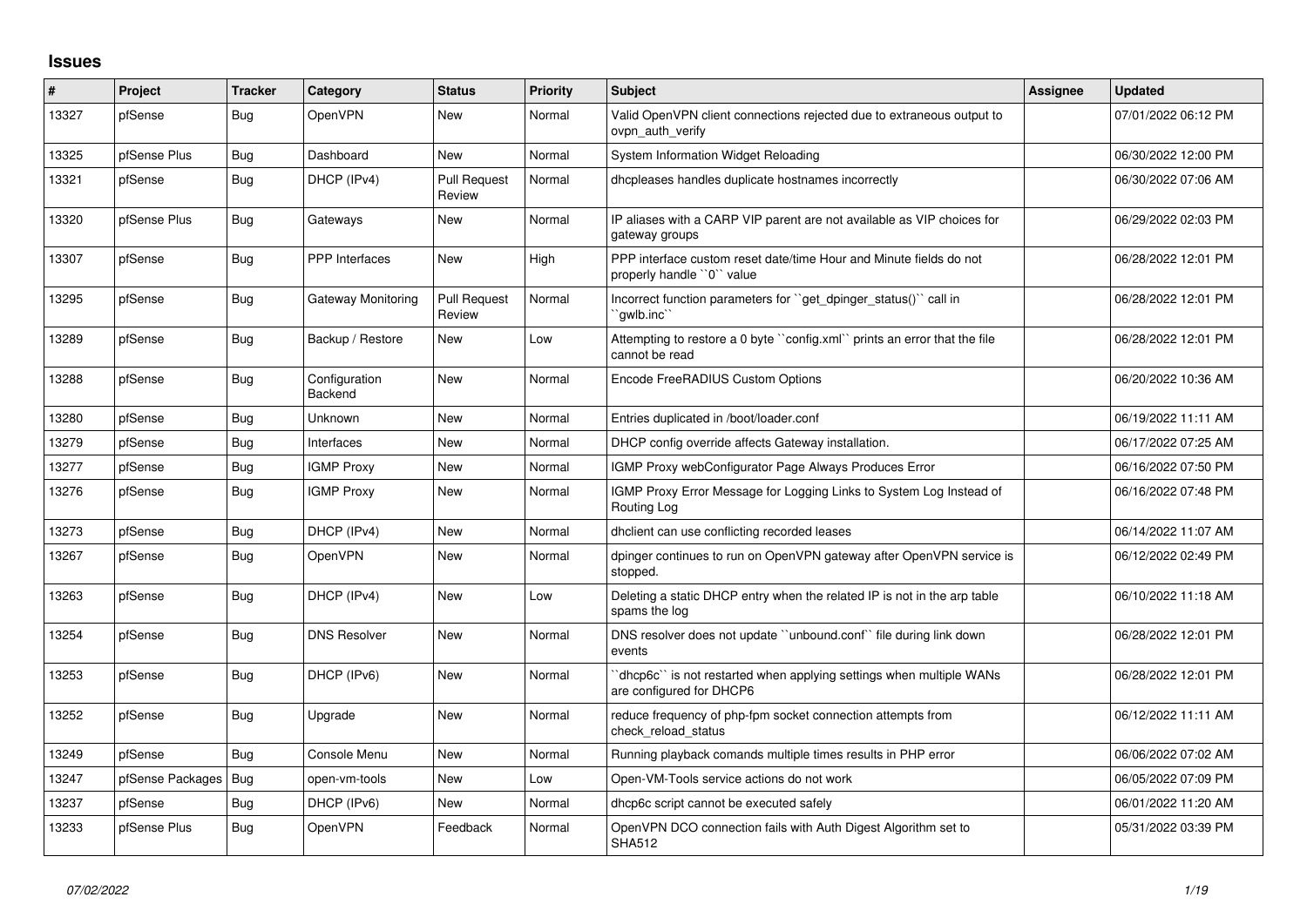| $\vert$ # | Project                | Tracker    | Category                        | <b>Status</b> | Priority | Subject                                                                                                                             | <b>Assignee</b> | <b>Updated</b>      |
|-----------|------------------------|------------|---------------------------------|---------------|----------|-------------------------------------------------------------------------------------------------------------------------------------|-----------------|---------------------|
| 13224     | pfSense                | <b>Bug</b> | Notifications                   | New           | Normal   | Email notification flood when UPS (NUT) and WAN send notifications                                                                  |                 | 05/27/2022 01:58 AM |
| 13222     | pfSense                | Bug        | UPnP/NAT-PMP                    | New           | Normal   | CARP IP does not listen for NAT-PMP packets                                                                                         |                 | 05/26/2022 02:28 PM |
| 13206     | pfSense Plus           | Bug        | Hardware / Drivers              | New           | Normal   | SG-3100 LED GPIO hangs                                                                                                              |                 | 06/11/2022 07:01 PM |
| 13202     | pfSense Packages   Bug |            | pfBlockerNG                     | New           | Normal   | Missing Protocols on IP Feed Groups Advanced Inbound/Outbound<br><b>Firewall Rule settings</b>                                      |                 | 05/23/2022 08:58 AM |
| 13194     | pfSense Packages   Bug |            | pfBlockerNG                     | New           | Normal   | Remove dead Malc0de feed                                                                                                            |                 | 05/23/2022 05:16 AM |
| 13180     | pfSense Packages   Bug |            | pfBlockerNG                     | New           | High     | High CPU Utilization with pfb_filterLsince PfBlockerNG update to devel<br>$3.1.0 - 4$                                               |                 | 06/14/2022 08:00 AM |
| 13167     | pfSense                | Bug        | Dynamic DNS                     | New           | Normal   | phpDynDNS: DigitalOcean ddns update fails (bad request, invalid<br>character '-' in request_id)                                     |                 | 06/16/2022 09:30 PM |
| 13158     | pfSense                | Bug        | Web Interface                   | New           | Normal   | Input validation error when applying limiter changes                                                                                |                 | 05/14/2022 05:32 PM |
| 13154     | pfSense Packages   Bug |            | pfBlockerNG                     | Confirmed     | Normal   | pfBlocker causing excessive CPU load                                                                                                |                 | 06/28/2022 01:14 PM |
| 13144     | pfSense                | Bug        | Rules / NAT                     | New           | Very Low | Firewall rule entries can get out of sync when entries are deleted while<br>other administrators are editing entries simultaneously |                 | 05/10/2022 07:26 AM |
| 13141     | pfSense Packages   Bug |            | squidguard                      | <b>New</b>    | Normal   | wrong page squidguard block                                                                                                         |                 | 05/09/2022 05:33 PM |
| 13128     | pfSense Packages   Bug |            | Zabbix                          | New           | Normal   | Zabbix Agent 6: HA Server Setup                                                                                                     |                 | 05/05/2022 01:55 AM |
| 13110     | pfSense                | Bug        | CARP                            | New           | Very Low | changing CARP VIP address does not update outbound NAT interface IP                                                                 |                 | 05/03/2022 02:52 PM |
| 13098     | pfSense Packages   Bug |            | haproxy                         | Feedback      | Low      | HAProxy Virtual IP broken link under Frontend setup                                                                                 |                 | 04/27/2022 08:35 AM |
| 13087     | pfSense                | Bug        | OpenVPN                         | New           | Normal   | OpenVPN Server: hide WINS servers list when netbios option is<br>unchecked while WINS servers is checked                            |                 | 04/22/2022 10:29 AM |
| 13076     | pfSense                | Bug        | <b>Gateway Monitoring</b>       | New           | Normal   | Marking a gateway as down does not affect IPsec entries using gateway<br>groups                                                     |                 | 06/28/2022 12:01 PM |
| 13074     | pfSense Plus           | Bug        | Cryptographic<br>Modules        | New           | Normal   | AES-GCM with SafeXcel on Netgate 2100 causes MBUF overload                                                                          |                 | 06/12/2022 11:14 AM |
| 13073     | pfSense Packages   Bug |            | Squid                           | <b>New</b>    | Normal   | ClamAV - clamd dies with high CPU load and thus the C-ICAP of<br>squid-reverse proxy causes http:500 errors                         |                 | 04/19/2022 05:38 AM |
| 13068     | pfSense                | Bug        | Aliases / Tables                | <b>New</b>    | Normal   | Error loading rules when URL Table IPs content is empty                                                                             |                 | 04/17/2022 09:07 PM |
| 13067     | pfSense                | Bug        | <b>FilterDNS</b>                | New           | Normal   | filterdns resolve interval is twice the intended value                                                                              |                 | 04/17/2022 07:45 PM |
| 13053     | pfSense Packages       | Bug        | <b>ACME</b>                     | New           | Normal   | LoopiaAPI error handling                                                                                                            |                 | 05/05/2022 10:58 AM |
| 13051     | pfSense                | <b>Bug</b> | <b>Traffic Shaper</b><br>(ALTQ) | New           | Normal   | Firewall traffic shaper by interface selection unknow                                                                               |                 | 04/12/2022 07:03 AM |
| 13046     | pfSense                | <b>Bug</b> | Rules / NAT                     | New           | Normal   | Floating rule applied to IPv6 interface with a SLAAC DHCPv6 gateway<br>reports error on boot                                        |                 | 04/11/2022 09:50 AM |
| 13045     | pfSense Packages   Bug |            | WireGuard                       | New           | Normal   | Firewall floating rules ignore WireGuard traffic                                                                                    |                 | 04/11/2022 09:40 AM |
| 13043     | pfSense Packages   Bug |            | WireGuard                       | New           | Normal   | OSPF over Wireguard interface doesn't populate neighbors after reboot                                                               |                 | 04/11/2022 09:22 AM |
| 13022     | pfSense Packages   Bug |            | haproxy                         | Feedback      | Normal   | HAProxy - Sub Frontends ignore Client verification CA certificates                                                                  |                 | 04/06/2022 12:55 PM |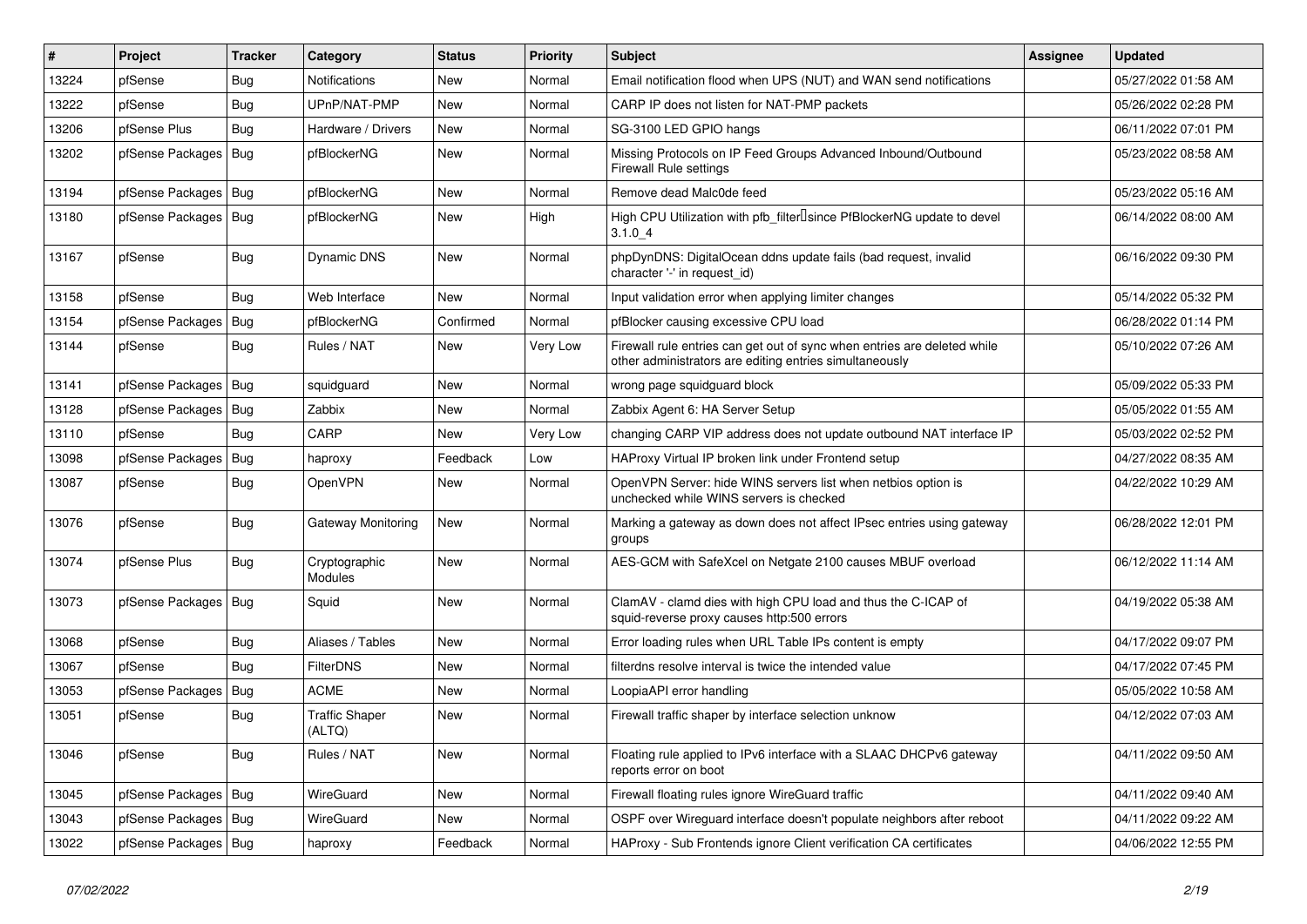| #     | Project                | Tracker    | Category                                        | <b>Status</b>                 | <b>Priority</b> | <b>Subject</b>                                                                                                     | Assignee | <b>Updated</b>      |
|-------|------------------------|------------|-------------------------------------------------|-------------------------------|-----------------|--------------------------------------------------------------------------------------------------------------------|----------|---------------------|
| 13018 | pfSense Packages       | Bug        | pfBlockerNG                                     | New                           | Normal          | TLD and DNSBL Safesearch DOH conflict disables TLD block when<br>conflicting DOH FQDN is deselected or whitelisted |          | 04/01/2022 05:59 PM |
| 13003 | pfSense                | Bug        | Hardware / Drivers                              | New                           | Normal          | Malicious Driver Detection event on ixl driver                                                                     |          | 06/25/2022 05:00 PM |
| 13000 | pfSense                | <b>Bug</b> | <b>IPsec</b>                                    | New                           | Low             | IPsec AES-GCM encryption algorithm "Key Length" field should be<br>labeled "ICV Length"                            |          | 03/30/2022 07:40 AM |
| 12982 | pfSense Packages       | Bug        | FreeRADIUS                                      | <b>New</b>                    | Normal          | FreeRadius RadReply table entries missing from pf                                                                  |          | 06/19/2022 05:38 PM |
| 12974 | pfSense Plus           | <b>Bug</b> | Installer                                       | New                           | Normal          | Typing anything into 1100/2100 recovery installer causes process to stop                                           |          | 06/05/2022 04:10 PM |
| 12960 | pfSense                | <b>Bug</b> | Installer                                       | New                           | Normal          | VGA installer image defaults to serial console, serial console is default in<br><b>GUI settings</b>                |          | 06/28/2022 12:01 PM |
| 12959 | pfSense                | <b>Bug</b> | DHCP (IPv4)                                     | Feedback                      | Normal          | dhcplease process wrongly update host file if client-hostname is empty                                             |          | 07/01/2022 09:10 AM |
| 12956 | pfSense Packages   Bug |            | Suricata                                        | Confirmed                     | Normal          | suricata fails to use pcre in SID management (e.g. dropsid.conf)                                                   |          | 04/05/2022 12:52 PM |
| 12951 | pfSense Packages   Bug |            | <b>FRR</b>                                      | Feedback                      | Normal          | FRR cannot remove IPv6 routes                                                                                      |          | 03/22/2022 09:24 PM |
| 12950 | pfSense                | Bug        | Routing                                         | New                           | Normal          | OpenVPN as default gateway does not get set at boot time                                                           |          | 04/09/2022 05:46 PM |
| 12947 | pfSense                | <b>Bug</b> | DHCP (IPv6)                                     | <b>Pull Request</b><br>Review | Normal          | DHCP6 client does not take any action if the interface IPv6 address<br>changes during renewal                      |          | 06/28/2022 12:01 PM |
| 12938 | pfSense                | <b>Bug</b> | <b>IPv6 Router</b><br>Advertisements<br>(RADVD) | <b>New</b>                    | Normal          | MaxRtrAdvInterval would allow stale DNS servers to be deleted faster                                               |          | 03/12/2022 09:37 AM |
| 12927 | pfSense                | <b>Bug</b> | OpenVPN                                         | New                           | Normal          | OpenVPN with OCSP enabled allows connections with revoked<br>certificates                                          |          | 03/24/2022 08:22 AM |
| 12926 | pfSense                | <b>Bug</b> | Interfaces                                      | Feedback                      | Normal          | Changing LAGG type on CARP interfaces makes VIPs go to an "init"<br><b>State</b>                                   |          | 03/10/2022 10:52 AM |
| 12922 | pfSense                | <b>Bug</b> | DHCP (IPv4)                                     | New                           | Normal          | Classless static routes received on DHCP WAN can override chosen<br>default gateway                                |          | 03/28/2022 10:08 AM |
| 12907 | pfSense Packages   Bug |            | PIMD                                            | Feedback                      | Normal          | PIMD: Nonexistent interfaces should be hidden/disabled in pimd.conf<br>before bringing up the service              |          | 03/07/2022 03:51 PM |
| 12905 | pfSense                | <b>Bug</b> | Web Interface                                   | <b>New</b>                    | Normal          | Add VLAN Re-assignment to Import Interface Mismatch Wizard                                                         |          | 03/07/2022 08:05 AM |
| 12899 | pfSense Packages   Bug |            | Suricata                                        | New                           | Normal          | Suricata doesn't honor Pass List                                                                                   |          | 03/04/2022 01:22 PM |
| 12894 | pfSense Plus           | <b>Bug</b> | Certificates                                    | New                           | Low             | duplicating freshly created certificates through refreshing                                                        |          | 03/03/2022 02:35 PM |
| 12888 | pfSense                | <b>Bug</b> | Rules / NAT                                     | New                           | Normal          | pfSense sends un-NATed packets during OpenVPN startup                                                              |          | 03/01/2022 03:13 PM |
| 12878 | pfSense                | <b>Bug</b> | <b>Traffic Shaper</b><br>(ALTQ)                 | Incomplete                    | Normal          | Traffic shaping by interface, route queue bandwidth inbound, out by a<br>large factor.                             |          | 06/06/2022 07:03 AM |
| 12877 | pfSense                | Bug        | Dynamic DNS                                     | Feedback                      | Normal          | Cloudflare DynDNS fails to update more than two addresses                                                          |          | 05/29/2022 06:56 PM |
| 12875 | pfSense                | Bug        | Package System                                  | New                           | Normal          | Import zabbix-agent6 and zabbix-proxy6 from FreeBSD Ports                                                          |          | 05/28/2022 06:50 PM |
| 12857 | pfSense                | <b>Bug</b> | Gateways                                        | New                           | Normal          | Firewall gateway goes away when making changes to Bridge0 device                                                   |          | 02/27/2022 11:20 AM |
| 12853 | pfSense                | <b>Bug</b> | <b>NAT Reflection</b>                           | Feedback                      | High            | Network Address Translation - Pure NAT pfsense freeze after reboot                                                 |          | 02/22/2022 08:40 AM |
| 12850 | pfSense                | Bug        | Routing                                         | New                           | Low             | Console error during boot: "route: route has not been found"                                                       |          | 02/22/2022 08:27 AM |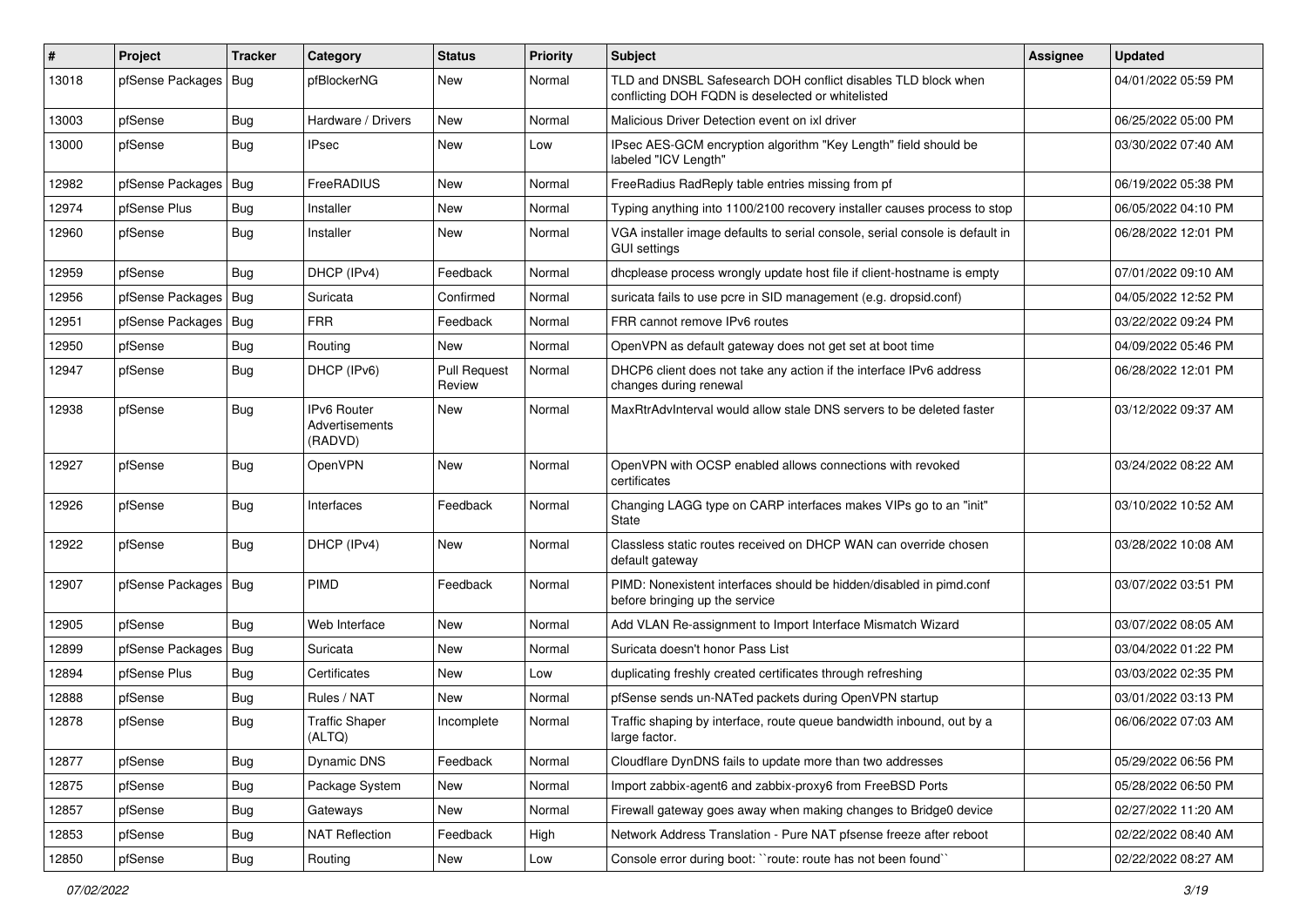| #     | <b>Project</b>         | Tracker    | Category                            | <b>Status</b>                 | <b>Priority</b> | <b>Subject</b>                                                                                                                                                          | <b>Assignee</b> | <b>Updated</b>      |
|-------|------------------------|------------|-------------------------------------|-------------------------------|-----------------|-------------------------------------------------------------------------------------------------------------------------------------------------------------------------|-----------------|---------------------|
| 12845 | pfSense Packages       | Bug        | softflowd                           | New                           | Normal          | softflowd wrong vlan tag                                                                                                                                                |                 | 02/21/2022 10:40 AM |
| 12829 | pfSense                | Bug        | <b>Traffic Shaper</b><br>(Limiters) | Feedback                      | Normal          | Dummynet kernel module fails to load after upgrade.                                                                                                                     |                 | 03/17/2022 09:26 AM |
| 12828 | pfSense                | Bug        | <b>Wireless</b>                     | New                           | Normal          | pfSense keeps crashing (Fatal trap 12: page fault while in kernel mode)                                                                                                 |                 | 02/21/2022 07:55 AM |
| 12823 | pfSense                | Bug        | DHCP (IPv6)                         | New                           | Normal          | Multiple DHCP6 WAN connections PPPoE interface 'defached' status                                                                                                        |                 | 02/18/2022 05:39 AM |
| 12822 | pfSense Packages       | Bug        | pfBlockerNG                         | New                           | Normal          | IPv4 Source ASN format not working                                                                                                                                      |                 | 02/18/2022 10:47 AM |
| 12797 | pfSense                | <b>Bug</b> | UPnP/NAT-PMP                        | New                           | Normal          | UPnP+STUN forms invalid outbound NAT rules using the external<br>address discovered from STUN                                                                           |                 | 02/15/2022 01:01 PM |
| 12796 | pfSense                | <b>Bug</b> | Upgrade                             | Confirmed                     | Normal          | 2.5.2 -> 2.6.0 upgrade segfaults if certain packages are installed.                                                                                                     |                 | 05/24/2022 07:43 AM |
| 12774 | pfSense                | <b>Bug</b> | Backup / Restore                    | New                           | Normal          | Picture widget image is not saved in backup                                                                                                                             |                 | 04/04/2022 04:48 AM |
| 12767 | pfSense Packages       | <b>Bug</b> | Avahi                               | New                           | Normal          | Package radavahi-daemon does does not exist in current pfSense<br>version and it has been removed" message on pfSense 2.7 restore                                       |                 | 02/07/2022 11:28 AM |
| 12764 | pfSense                | Bug        | Gateways                            | <b>New</b>                    | Normal          | VTI gateway status is pending after assigning the VTI interface                                                                                                         |                 | 02/07/2022 05:41 AM |
| 12759 | pfSense Plus           | <b>Bug</b> | Package System                      | New                           | Very Low        | Proprietary packages link to non-existant or non-public github pages                                                                                                    |                 | 02/09/2022 10:43 AM |
| 12757 | pfSense                | <b>Bug</b> | Diagnostics                         | <b>Pull Request</b><br>Review | Very Low        | Clean up /etc/inc/filter.inc use of pfctl -F                                                                                                                            |                 | 06/28/2022 12:01 PM |
| 12751 | pfSense Packages       | <b>Bug</b> | <b>FRR</b>                          | New                           | Normal          | Improve FRR route restoration after gateway events                                                                                                                      |                 | 02/06/2022 11:07 PM |
| 12747 | pfSense                | <b>Bug</b> | Logging                             | New                           | Normal          | System log is filled by sshguard                                                                                                                                        |                 | 06/30/2022 05:21 AM |
| 12742 | pfSense Packages       | <b>Bug</b> | FreeRADIUS                          | Feedback                      | Normal          | freeRADIUS virtual-server-default: modules dailycounter, monthlycounter,<br>noresetcounter, expire on login in authorize section prevent virtual server<br>from loading |                 | 03/01/2022 12:45 PM |
| 12740 | pfSense                | <b>Bug</b> | FreeBSD                             | Incomplete                    | Normal          | panic: esp input cb: Unexpected address family                                                                                                                          |                 | 01/27/2022 01:19 PM |
| 12737 | pfSense                | Bug        | Certificates                        | New                           | Normal          | CApath is not defined by default in curl                                                                                                                                |                 | 06/28/2022 12:01 PM |
| 12734 | pfSense                | Bug        | Web Interface                       | Incomplete                    | Low             | Long hostname breaks DHCP leases layout                                                                                                                                 |                 | 01/31/2022 01:03 PM |
| 12732 | pfSense Packages       | <b>Bug</b> | squidguard                          | New                           | High            | Squid https filtering squidguard acl target list - erratic behaviour                                                                                                    |                 | 01/26/2022 09:11 AM |
| 12730 | pfSense                | <b>Bug</b> | Captive Portal                      | New                           | Normal          | RADIUS accounting does not work if WAN is down                                                                                                                          |                 | 01/26/2022 05:13 AM |
| 12726 | pfSense                | <b>Bug</b> | Authentication                      | New                           | Normal          | LDAP select container button auto populate                                                                                                                              |                 | 01/25/2022 01:48 PM |
| 12708 | pfSense                | <b>Bug</b> | Aliases / Tables                    | New                           | Normal          | alias with non resolving DNS entry breaks underlying pf table                                                                                                           |                 | 02/20/2022 06:13 PM |
| 12705 | pfSense                | Bug        | <b>IPsec</b>                        | Incomplete                    | Normal          | ECDSA certificate does not work for IPSec VPN phase 1                                                                                                                   |                 | 01/24/2022 03:22 PM |
| 12667 | pfSense Packages   Bug |            | WireGuard                           | New                           | Normal          | Firewall Crashed After Upgrading Wireguard                                                                                                                              |                 | 01/07/2022 09:18 AM |
| 12655 | pfSense Packages       | Bug        | Telegraf                            | New                           | Normal          | telegraf, wireguard plugin failing                                                                                                                                      |                 | 12/30/2021 05:51 PM |
| 12648 | pfSense                | <b>Bug</b> | Captive Portal                      | New                           | Normal          | Undocumented variables 'listenporthttp' and 'listenporthttps'                                                                                                           |                 | 12/28/2021 10:44 AM |
| 12632 | pfSense                | <b>Bug</b> | Gateways                            | New                           | High            | Assigning a /30 WAN IP address at the console does not save the<br>gateway correctly                                                                                    |                 | 06/28/2022 12:01 PM |
| 12612 | pfSense                | <b>Bug</b> | <b>DNS Resolver</b>                 | New                           | Normal          | DNS Resolver is restarted during every "rc.newwanip" event                                                                                                              |                 | 06/28/2022 12:01 PM |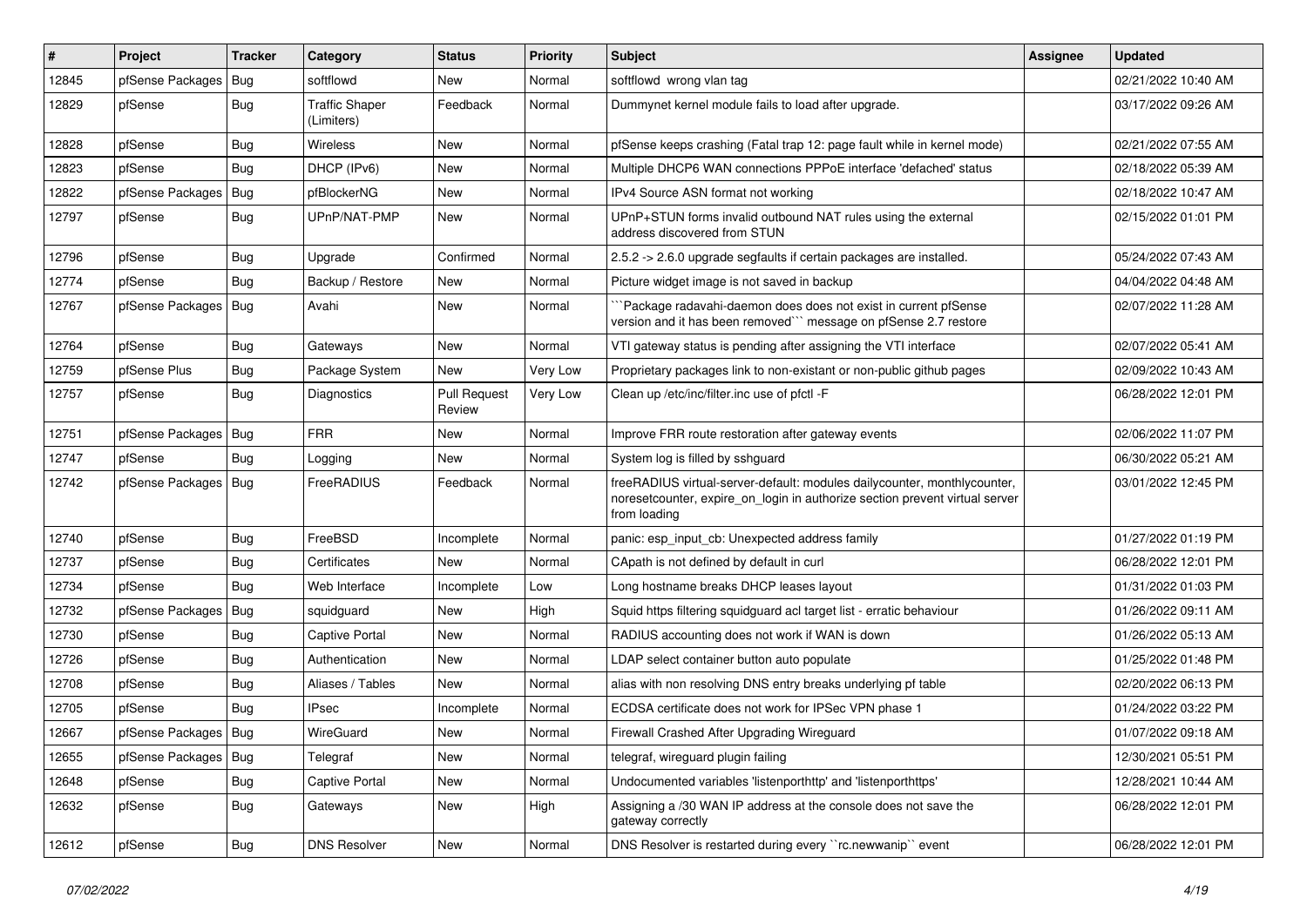| #     | Project                | <b>Tracker</b> | Category                        | <b>Status</b>                 | <b>Priority</b> | <b>Subject</b>                                                                                                                   | <b>Assignee</b> | <b>Updated</b>      |
|-------|------------------------|----------------|---------------------------------|-------------------------------|-----------------|----------------------------------------------------------------------------------------------------------------------------------|-----------------|---------------------|
| 12607 | pfSense Plus           | Bug            | Hardware / Drivers              | New                           | High            | Instability with Snort Inline with AWS Instances                                                                                 |                 | 01/10/2022 09:03 PM |
| 12563 | pfSense                | Bug            | OpenVPN                         | <b>New</b>                    | Normal          | OpenVPN server doesn't support Framed-IPv6-Address RADIUS attribute                                                              |                 | 12/03/2021 11:19 AM |
| 12552 | pfSense                | Bug            | OpenVPN                         | New                           | Normal          | "Pull DNS" option within OpenVPN client does not cause pfSense to use<br>DNS servers assigned by remote OpenVPN server           |                 | 12/08/2021 08:45 AM |
| 12543 | pfSense                | <b>Bug</b>     | Web Interface                   | Feedback                      | Normal          | Deleteing a Outbound NAT rule gave me an empty rule and displayed php<br>error in UI.                                            |                 | 02/14/2022 04:36 AM |
| 12542 | pfSense                | Bug            | Virtual IP Addresses            | New                           | Normal          | Cannot assign a same IPv6 Link-Local address to different interfaces                                                             |                 | 11/25/2021 01:41 AM |
| 12539 | pfSense                | Bug            | Interfaces                      | <b>New</b>                    | Low             | Changing VLAN ID for LAN interface in assignments silently fails.                                                                |                 | 11/23/2021 04:12 AM |
| 12538 | pfSense Packages       | <b>Bug</b>     | PIMD                            | New                           | Normal          | PIMD sub-interface bug                                                                                                           |                 | 11/20/2021 09:44 PM |
| 12519 | pfSense                | Bug            | Authentication                  | New                           | Normal          | Fail authentication using special character in password via the LDAP<br>connector                                                |                 | 11/12/2021 07:39 AM |
| 12509 | pfSense                | Bug            | OpenVPN                         | New                           | Normal          | Deffered authentication does not work with auth-gen-token external-auth<br>or pusk "auth-token"                                  |                 | 11/08/2021 04:01 AM |
| 12508 | pfSense                | Bug            | <b>DHCP Relay</b>               | New                           | Normal          | DHCP Relay over VPN                                                                                                              |                 | 11/06/2021 11:25 AM |
| 12507 | pfSense Packages   Bug |                | softflowd                       | <b>Pull Request</b><br>Review | Normal          | Add support for bi-directional flows in softflowd                                                                                |                 | 11/11/2021 03:53 AM |
| 12504 | pfSense                | Bug            | Interfaces                      | New                           | Normal          | BCM57412 NetXtreme-E 10Gb RDMA Ethernet controller issue                                                                         |                 | 11/05/2021 04:51 AM |
| 12483 | pfSense                | Bug            | Configuration<br>Backend        | New                           | Normal          | GUI creates inconsistent config.xml                                                                                              |                 | 10/23/2021 06:48 AM |
| 12467 | pfSense                | Bug            | Captive Portal                  | New                           | Normal          | CP error on client disconnect after reboot                                                                                       |                 | 10/17/2021 05:35 AM |
| 12464 | pfSense                | <b>Bug</b>     | Logging                         | <b>Pull Request</b><br>Review | Normal          | Syslog Auth messages are sent as Emergency Level                                                                                 |                 | 06/28/2022 12:01 PM |
| 12451 | pfSense                | <b>Bug</b>     | <b>Virtual IP Addresses</b>     | New                           | Normal          | deleteVIP() does not check RFC2136 Update Source                                                                                 |                 | 10/13/2021 10:06 AM |
| 12444 | pfSense Packages       | I Bug          | ntop                            | New                           | Normal          | ntopng throws errors when viewing single host                                                                                    |                 | 10/11/2021 12:39 PM |
| 12436 | pfSense                | <b>Bug</b>     | PPPoE Server                    | New                           | Normal          | Pppoe server config gui does not allow setting of chap authentication, and<br>sets the network start address for allocation to 0 |                 | 10/21/2021 08:15 AM |
| 12423 | pfSense Packages   Bug |                | pfBlockerNG                     | Feedback                      | Normal          | Dashboard shows "SQLite database missing, Force Reload DNSBL to<br>recover!"                                                     |                 | 12/31/2021 01:06 PM |
| 12421 | pfSense                | Bug            | Rules / NAT                     | <b>New</b>                    | Normal          | IPV6 limiter bug                                                                                                                 |                 | 10/02/2021 08:44 AM |
| 12414 | pfSense Packages       | Bug            | pfBlockerNG                     | Feedback                      | Normal          | DNSBL SafeSearch page displays input validation error if DoH / DoT<br>blocking is not enabled                                    |                 | 12/30/2021 02:49 PM |
| 12401 | pfSense                | Bug            | <b>Traffic Graphs</b>           | New                           | Normal          | Traffic graphs with untagged and tagged VLAN on same interface                                                                   |                 | 09/23/2021 09:18 PM |
| 12393 | pfSense                | <b>Bug</b>     | <b>Traffic Shaper</b><br>(ALTQ) | New                           | Low             | Priority of gOthersLow higher than default queues                                                                                |                 | 09/21/2021 02:48 PM |
| 12357 | pfSense                | <b>Bug</b>     | Captive Portal                  | New                           | Normal          | Captive Portal popup Logout button loads full login page in popup when<br>clicked                                                |                 | 10/27/2021 12:10 PM |
| 12338 | pfSense Packages   Bug |                | <b>RRD Summary</b>              | New                           | Normal          | RRD Summary does not report data on 3100                                                                                         |                 | 04/15/2022 02:54 PM |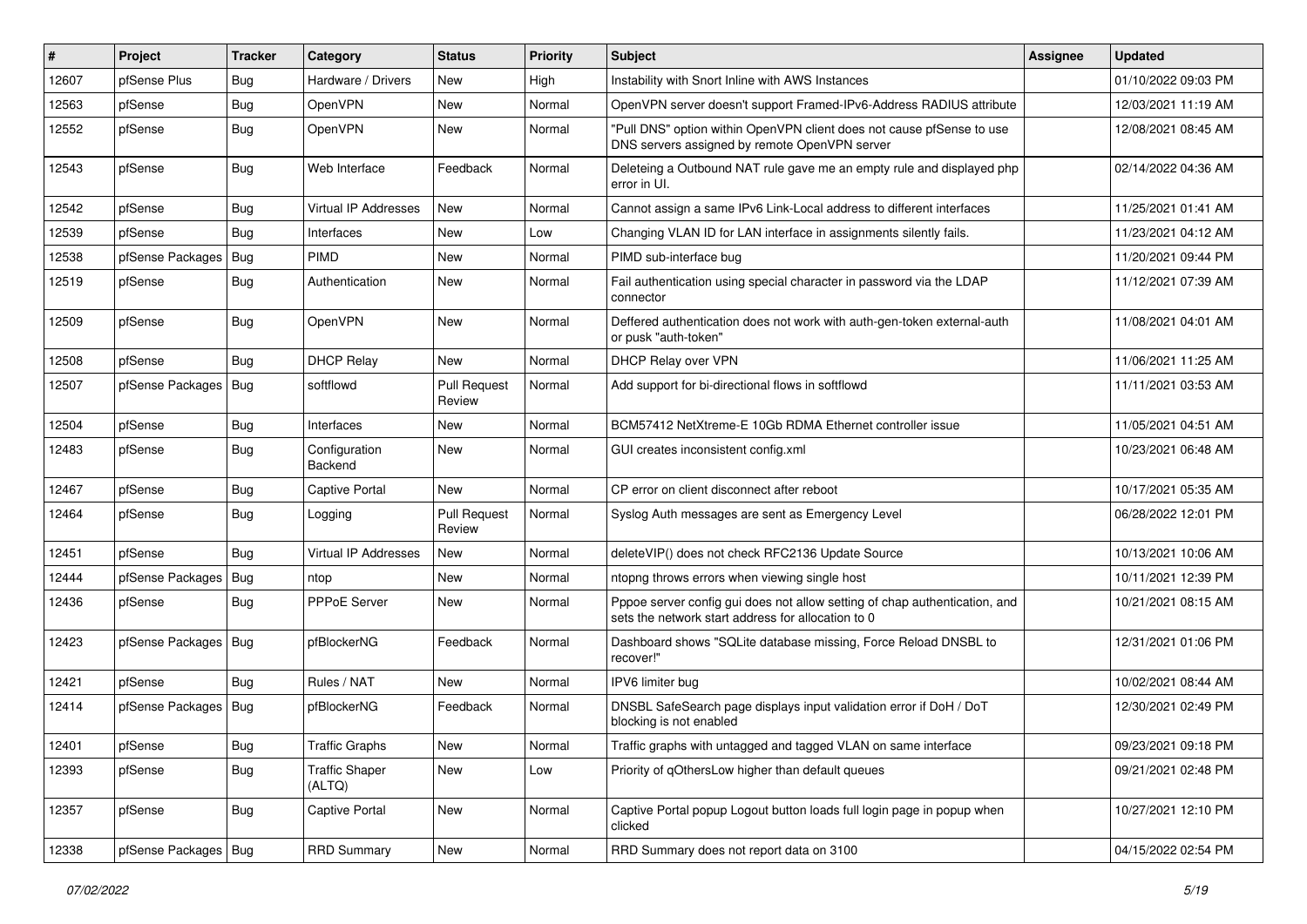| #     | Project                | <b>Tracker</b> | Category                    | <b>Status</b> | <b>Priority</b> | <b>Subject</b>                                                                                       | Assignee | <b>Updated</b>      |
|-------|------------------------|----------------|-----------------------------|---------------|-----------------|------------------------------------------------------------------------------------------------------|----------|---------------------|
| 12330 | pfSense Packages       | Bug            | pfBlockerNG                 | Feedback      | Normal          | pfBlockerNG devel creating invalid NAT rules on boot                                                 |          | 04/21/2022 12:40 PM |
| 12286 | pfSense Packages       | Bug            | FreeRADIUS                  | <b>New</b>    | Normal          | Add support for ntlm_auth in LDAP                                                                    |          | 08/20/2021 08:27 AM |
| 12283 | pfSense                | Bug            | Authentication              | New           | Normal          | LDAP/RADIUS authentication servers configuration does not allow source<br>IP address to be specified |          | 08/20/2021 01:15 AM |
| 12260 | pfSense Packages       | Bug            | ntop                        | New           | Normal          | Update popup and version missmatch?                                                                  |          | 01/08/2022 05:53 AM |
| 12259 | pfSense                | Bug            | <b>Operating System</b>     | New           | Normal          | Intel em NICs Suffering Performance Degradation on FreeBSD12                                         |          | 02/25/2022 09:28 PM |
| 12258 | pfSense Packages       | Bug            | WireGuard                   | Feedback      | Normal          | Copy key buttons only work in HTTPS mode                                                             |          | 02/03/2022 04:57 AM |
| 12249 | pfSense                | Bug            | Backup / Restore            | New           | Normal          | HAProxy causing failed ACB backups                                                                   |          | 11/15/2021 11:58 PM |
| 12188 | pfSense Packages       | Bug            | OpenVPN Client<br>Export    | New           | Normal          | client export breaks multi remote configurations                                                     |          | 10/02/2021 05:58 PM |
| 12178 | pfSense Packages   Bug |                | WireGuard                   | New           | Low             | WireGuard always shows 'Configuring WireGuard tunnelsdone.'<br>message on boot                       |          | 07/30/2021 06:58 AM |
| 12130 | pfSense Packages   Bug |                | Zeek                        | New           | Normal          | Zeek fails to start                                                                                  |          | 07/15/2021 02:00 AM |
| 12126 | pfSense Packages       | Bug            | FreeRADIUS                  | New           | Normal          | freeradius3 0.15.7 31                                                                                |          | 10/11/2021 08:21 AM |
| 12122 | pfSense                | Bug            | Web Interface               | New           | Normal          | Perform greedy actions asychronously                                                                 |          | 07/10/2021 01:10 PM |
| 12114 | pfSense Packages       | Bug            | syslog-ng                   | Feedback      | Normal          | syslog-ng only binds to the last specified interface                                                 |          | 04/21/2022 12:40 PM |
| 12095 | pfSense                | Bug            | Authentication              | New           | Normal          | Memory leak in pcscd                                                                                 |          | 06/01/2022 01:01 PM |
| 12084 | pfSense Packages       | Bug            | <b>FRR</b>                  | New           | Normal          | libfrr.so.0 error on SG-1100                                                                         |          | 06/26/2021 08:22 AM |
| 12073 | pfSense Packages       | <b>Bug</b>     | NET-SNMP                    | Feedback      | Normal          | netsnmptrapd.conf syntax is wrong                                                                    |          | 04/21/2022 12:40 PM |
| 12070 | pfSense                | Bug            | DHCP (IPv4)                 | New           | Low             | VLAN0 for WAN DHCP                                                                                   |          | 12/23/2021 04:31 PM |
| 12067 | pfSense                | Bug            | DHCP (IPv4)                 | <b>New</b>    | Very Low        | <b>DHCP Monitoring Statistics Error</b>                                                              |          | 06/21/2021 08:39 AM |
| 12056 | pfSense                | Bug            | Logging                     | New           | Normal          | Filterlog says "Unknown Option %u"                                                                   |          | 06/18/2021 05:51 AM |
| 12033 | pfSense Packages       | Bug            | pfBlockerNG                 | New           | Normal          | maxmindb and sqlite3 modules not found                                                               |          | 10/01/2021 04:42 AM |
| 12013 | pfSense                | Bug            | Logging                     | New           | Low             | Reading log data is inefficient in certain cases                                                     |          | 06/08/2021 07:35 AM |
| 12009 | pfSense Packages   Bug |                | Zabbix                      | New           | Normal          | Zabbix Agent starts twice by /etc/rc.start_packages                                                  |          | 06/08/2021 01:35 AM |
| 11992 | pfSense                | Bug            | <b>Virtual IP Addresses</b> | Confirmed     | High            | GRE Tunnel - Does not work with a virtual IP as endpoint                                             |          | 06/04/2021 01:16 AM |
| 11980 | pfSense Packages       | Bug            | FreeRADIUS                  | Feedback      | Normal          | EAP does not work with SQL backend                                                                   |          | 07/21/2021 07:24 AM |
| 11970 | pfSense Packages       | Bug            | Coreboot                    | New           | Normal          | Netgate Firmware Upgrade Doesn't Work on XG-2758                                                     |          | 04/21/2022 12:39 PM |
| 11960 | pfSense                | Bug            | Gateway Monitoring          | Feedback      | Normal          | Gateway Monitoring Traffic Goes Out Default Gateway                                                  |          | 12/20/2021 05:43 AM |
| 11953 | pfSense                | Bug            | <b>IGMP Proxy</b>           | New           | Normal          | XG-1541 crashes when igmpproxy is enabled and network interfaces<br>status change                    |          | 05/24/2021 04:55 PM |
| 11936 | pfSense Packages       | Bug            | <b>FRR</b>                  | Incomplete    | High            | FRR does not connect BGP when using password                                                         |          | 05/19/2021 08:12 AM |
| 11925 | pfSense                | Bug            | <b>OpenVPN</b>              | New           | Normal          | Calling-Station-Id always set to WAN IP                                                              |          | 05/14/2021 09:27 AM |
| 11898 | pfSense Packages   Bug |                | apcupsd                     | New           | Normal          | PHP error from apcupsd dashboard widget                                                              |          | 05/07/2021 09:12 AM |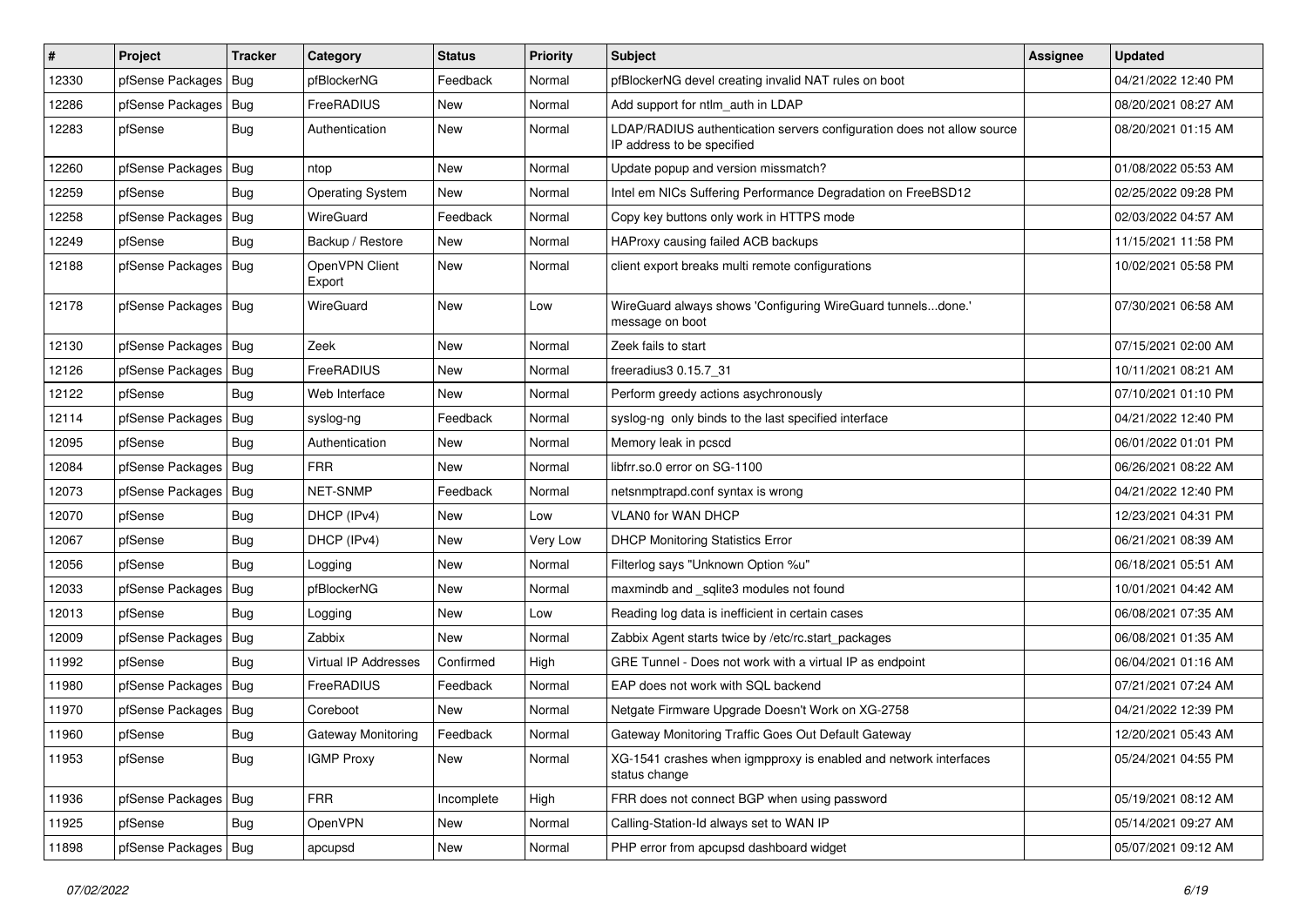| #     | Project                | <b>Tracker</b> | Category           | <b>Status</b> | <b>Priority</b> | <b>Subject</b>                                                                                                                                                                                  | <b>Assignee</b> | <b>Updated</b>      |
|-------|------------------------|----------------|--------------------|---------------|-----------------|-------------------------------------------------------------------------------------------------------------------------------------------------------------------------------------------------|-----------------|---------------------|
| 11872 | pfSense                | <b>Bug</b>     | Interfaces         | New           | Normal          | gif interfaces reporting incorrect traffic counters                                                                                                                                             |                 | 12/30/2021 04:00 AM |
| 11848 | pfSense Packages       | Bug            | Squid              | New           | Normal          | Issue with squid cache download speed                                                                                                                                                           |                 | 04/23/2021 09:30 PM |
| 11841 | pfSense Packages       | Bug            | <b>FRR</b>         | New           | Normal          | FRR access lists default bahavior changed to permit by default                                                                                                                                  |                 | 04/22/2021 09:52 AM |
| 11835 | pfSense Packages   Bug |                | <b>FRR</b>         | New           | Normal          | FRR OSPF redistributed connected routes disappearing                                                                                                                                            |                 | 04/22/2021 07:11 AM |
| 11802 | pfSense Packages       | Bug            | FreeRADIUS         | New           | Normal          | FreeRADIUS sync                                                                                                                                                                                 |                 | 05/10/2021 04:18 AM |
| 11786 | pfSense                | Bug            | Services           | New           | Normal          | SSH incomplete setup and startup fail while recovering XML backup in a<br>fresh install of pfSense 2.5.0                                                                                        |                 | 04/17/2021 01:36 PM |
| 11780 | pfSense Packages       | <b>Bug</b>     | Suricata           | <b>New</b>    | Very High       | Suricata package fails to prune suricata.log                                                                                                                                                    |                 | 08/06/2021 07:18 AM |
| 11778 | pfSense                | Bug            | OpenVPN            | New           | Normal          | OpenVPN uses 100% CPU after experiencing packet loss                                                                                                                                            |                 | 02/28/2022 07:38 AM |
| 11777 | pfSense Packages       | Bug            | Unbound            | <b>New</b>    | Very Low        | Input validation prevents DNS Resolver from being disabled                                                                                                                                      |                 | 04/05/2021 05:51 PM |
| 11770 | pfSense Plus           | Bug            | Hardware / Drivers | New           | Normal          | Pantech UML295 USB Modem No Longer Functional                                                                                                                                                   |                 | 04/01/2021 11:28 AM |
| 11763 | pfSense Packages   Bug |                | Status Monitoring  | New           | Normal          | Traffic graphs refresh issue                                                                                                                                                                    |                 | 05/03/2021 09:44 AM |
| 11761 | pfSense                | Bug            | L <sub>2</sub> TP  | New           | Normal          | L2TP/IPsec VPN : PPP LCP negotiation occurs before user authentication                                                                                                                          |                 | 03/31/2021 04:52 AM |
| 11759 | pfSense                | Bug            | Dashboard          | New           | Normal          | Traffic graphs on dashboard double upload on pppoe links                                                                                                                                        |                 | 12/30/2021 04:00 AM |
| 11742 | pfSense Packages       | <b>Bug</b>     | Suricata           | New           | Normal          | Blocking / Unblocking is not working correctly.                                                                                                                                                 |                 | 09/01/2021 11:08 AM |
| 11731 | pfSense                | <b>Bug</b>     | Hardware / Drivers | New           | Normal          | Missing support for Realtek USB NICs                                                                                                                                                            |                 | 03/30/2021 04:32 AM |
| 11730 | pfSense                | Bug            | Web Interface      | <b>New</b>    | Normal          | Improve visibility of option selections in dark themes                                                                                                                                          |                 | 03/25/2021 09:38 PM |
| 11724 | pfSense                | Bug            | Package System     | New           | Normal          | Packages unexpectedly removed when changing update branches                                                                                                                                     |                 | 03/29/2021 08:09 AM |
| 11717 | pfSense                | <b>Bug</b>     | Rules / NAT        | New           | Normal          | Incorrect port forwarding rules if Destination port alias is not equal to<br>Redirect target port alias                                                                                         |                 | 03/22/2021 06:06 AM |
| 11715 | pfSense                | Bug            | OpenVPN            | New           | Normal          | OpenVPN MTU                                                                                                                                                                                     |                 | 03/22/2021 01:35 AM |
| 11666 | pfSense                | <b>Bug</b>     | Logging            | New           | Normal          | GUI Firewall log search not parsing filter.log beyond hard coded limit                                                                                                                          |                 | 03/12/2021 11:38 AM |
| 11657 | pfSense                | Bug            | Interfaces         | New           | Normal          | netmap_ring_reinit error                                                                                                                                                                        |                 | 03/18/2021 10:32 PM |
| 11650 | pfSense Packages       | Bug            | <b>FRR</b>         | New           | Very Low        | FRR configuration broken on restore of manually edited FRR config<br>sections                                                                                                                   |                 | 03/10/2021 08:50 AM |
| 11641 | pfSense                | Bug            | Interfaces         | New           | Normal          | On xn based interfaces without the VLANMTU flag the first VLAN tag<br>defined does not follow the parent interface MTU settings. All subsequent<br>VLAN tags follow the parent interface's MTU. |                 | 03/09/2021 06:42 PM |
| 11619 | pfSense                | Bug            | Upgrade            | New           | Normal          | Unable to upgrade 2.4.4-p3 to 2.5/21.02-p1                                                                                                                                                      |                 | 08/15/2021 10:00 AM |
| 11610 | pfSense Packages   Bug |                | NET-SNMP           | New           | Normal          | NET-SNMP is not setting the correct permissions on AgentX                                                                                                                                       |                 | 06/28/2021 07:54 AM |
| 11592 | pfSense Packages   Bug |                | node exporter      | New           | Normal          | Node exporter can not read system statistics                                                                                                                                                    |                 | 10/15/2021 09:37 PM |
| 11572 | pfSense Packages       | Bug            | pfBlockerNG        | New           | High            | Auto created firewall rules have IPv4 as protocol only - even for IPv6 lists.                                                                                                                   |                 | 06/25/2022 10:59 AM |
| 11566 | pfSense                | Bug            | Web Interface      | New           | Low             | Firewall Maximum Table Entries "default size" is whatever is entered                                                                                                                            |                 | 02/27/2021 10:01 AM |
| 11563 | pfSense Packages       | Bug            | <b>BIND</b>        | New           | High            | BIND GUI writes TXT records > 255 characters                                                                                                                                                    |                 | 02/27/2021 07:11 AM |
| 11556 | pfSense                | Bug            | Rules / NAT        | New           | Normal          | Kill all states associated with a NAT address                                                                                                                                                   |                 | 03/19/2021 10:29 AM |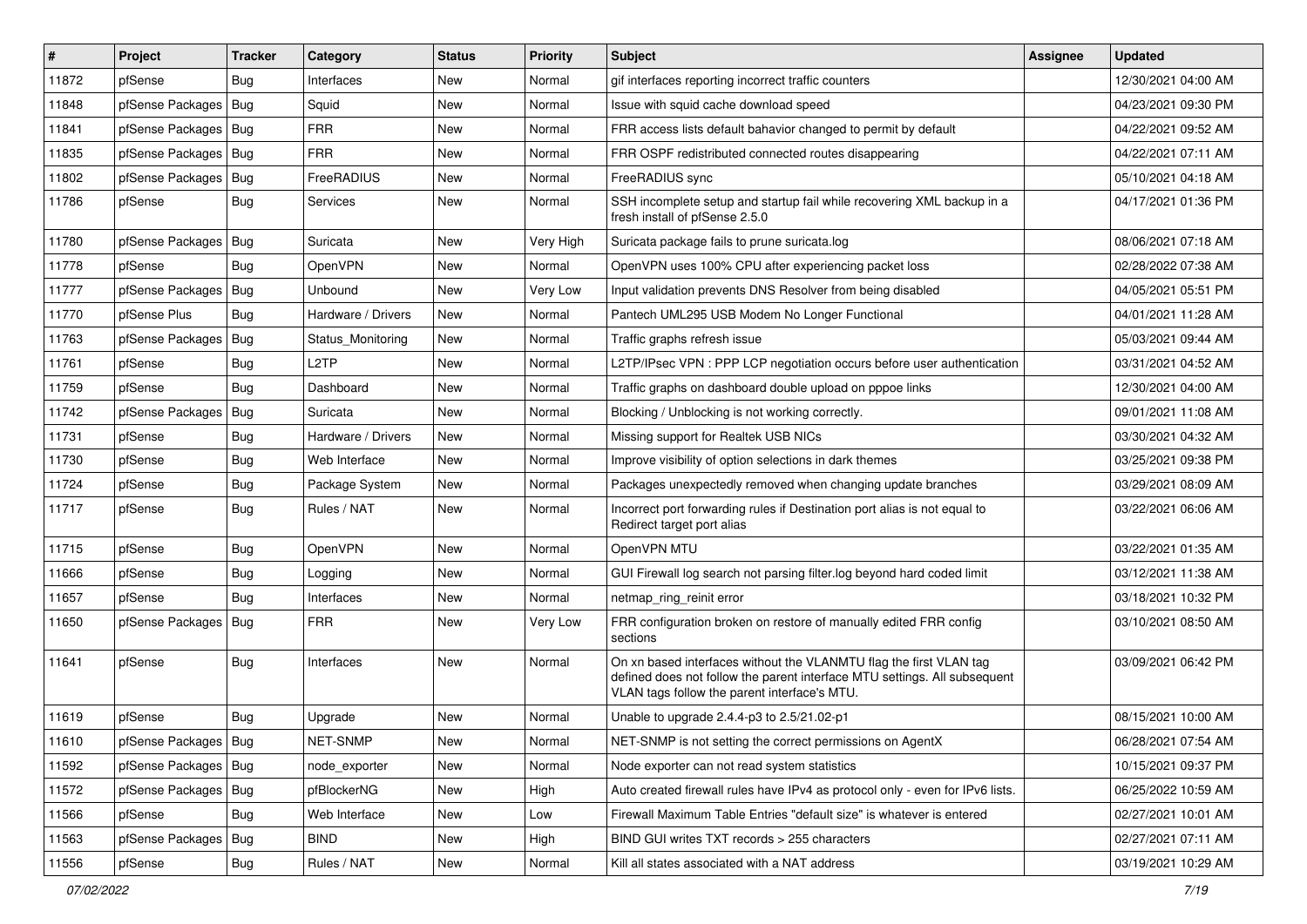| #     | Project                | Tracker    | Category                            | <b>Status</b>                 | <b>Priority</b> | <b>Subject</b>                                                                                                         | <b>Assignee</b> | <b>Updated</b>      |
|-------|------------------------|------------|-------------------------------------|-------------------------------|-----------------|------------------------------------------------------------------------------------------------------------------------|-----------------|---------------------|
| 11548 | pfSense                | Bug        | Rules / NAT                         | New                           | Normal          | "rule expands to no valid combination" error from port forward automatic<br>rule mixing IPv4 and IPv6 elements         |                 | 02/27/2021 03:18 PM |
| 11541 | pfSense                | Bug        | OpenVPN                             | New                           | Normal          | OpenVPN status does not work properly when set to TCP and Concurrent<br>Connections $= 1$                              |                 | 03/02/2021 02:27 PM |
| 11530 | pfSense Packages   Bug |            | ntop                                | Feedback                      | Low             | ntopng 4.2 needs to be updated to 4.3, Bug when accessing a host for<br>details                                        |                 | 03/05/2022 08:35 PM |
| 11525 | pfSense Packages   Bug |            | Suricata                            | New                           | Normal          | pfsense 2.5.0 release version for vlan issue to suricata                                                               |                 | 11/11/2021 08:16 AM |
| 11522 | pfSense Packages       | Bug        | Zabbix                              | New                           | Normal          | fping6 error                                                                                                           |                 | 02/24/2021 07:13 AM |
| 11509 | pfSense Packages   Bug |            | LCDProc                             | New                           | Low             | LCD package - not starting at boot - stop and start in Status Window not<br>possible                                   |                 | 02/23/2021 10:55 AM |
| 11503 | pfSense                | <b>Bug</b> | OpenVPN                             | New                           | Normal          | Using multiple authentication backends on an OpenVPN server fails                                                      |                 | 02/23/2021 12:23 PM |
| 11493 | pfSense Packages       | Bug        | Zabbix                              | New                           | Very Low        | After upgrade zabbix proxy wont start                                                                                  |                 | 02/21/2021 05:31 AM |
| 11490 | pfSense Packages       | Bug        | Service Watchdog                    | New                           | Very Low        | Service Watchdog - Impacts Reboots and Package Updates                                                                 |                 | 02/22/2021 12:07 PM |
| 11479 | pfSense Packages       | Bug        | snmptt                              | New                           | Normal          | snmptt 1.4.2 does not work in daemon mode                                                                              |                 | 02/20/2021 04:37 PM |
| 11473 | pfSense                | Bug        | Web Interface                       | New                           | Normal          | System Activity shows invalid data on SG-3100                                                                          |                 | 02/19/2021 08:12 PM |
| 11434 | pfSense Packages       | Bug        | squidguard                          | Feedback                      | Normal          | SquidGuard over 1.16.18 11                                                                                             |                 | 04/21/2022 12:40 PM |
| 11430 | pfSense                | <b>Bug</b> | Interfaces                          | New                           | Normal          | PHP console spam after Assigning Interfaces                                                                            |                 | 10/09/2021 10:37 AM |
| 11429 | pfSense                | <b>Bug</b> | Web Interface                       | New                           | Normal          | System Log / Settings form activates "Reset Log Files" button on enter                                                 |                 | 10/28/2021 01:35 PM |
| 11418 | pfSense                | Bug        | <b>IPsec</b>                        | New                           | Very Low        | 'NAT-T: Force' is broken for IPv6 IPsec                                                                                |                 | 02/16/2021 08:25 AM |
| 11414 | pfSense Packages       | Bug        | pfBlockerNG                         | New                           | Normal          | Enabling feed "Public DNS4 all" breaks some Google services                                                            |                 | 02/13/2021 02:46 AM |
| 11412 | pfSense                | <b>Bug</b> | Interfaces                          | New                           | Normal          | LLDPD Package Doesn't Work with Switchports                                                                            |                 | 02/12/2021 08:12 PM |
| 11398 | pfSense Packages       | Bug        | pfBlockerNG                         | New                           | Normal          | pfBlocker upgrade hangs forever                                                                                        |                 | 04/21/2022 12:39 PM |
| 11377 | pfSense Packages   Bug |            | FRR                                 | <b>Pull Request</b><br>Review | Normal          | FRR deinstall                                                                                                          |                 | 03/10/2021 08:21 AM |
| 11375 | pfSense Packages       | Bug        | apcupsd                             | New                           | Normal          | UPS Type <blank> for USB APC</blank>                                                                                   |                 | 02/26/2021 11:10 AM |
| 11363 | pfSense                | <b>Bug</b> | Installer                           | New                           | Normal          | Clean Install 2.5.0 fails due to hardware incompability                                                                |                 | 02/04/2021 11:06 AM |
| 11335 | pfSense                | Bug        | Interfaces                          | New                           | Normal          | Spoofing the MAC on a LAGG interface does not work for some NIC<br>types.                                              |                 | 01/29/2021 09:10 AM |
| 11268 | pfSense                | <b>Bug</b> | Web Interface                       | New                           | Normal          | Cookie named 'id' prevents Edit form fields being set properly                                                         |                 | 09/03/2021 06:16 AM |
| 11261 | pfSense Packages   Bug |            | pfBlockerNG                         | New                           | Normal          | pfBlockerNG ASN numbers in IPv4 (/IPv6) Custom List generate error(s)<br>"Invalid numeric literal at line 1, column 7" |                 | 01/28/2021 08:34 AM |
| 11235 | pfSense Packages       | Bug        | Filer                               | New                           | Normal          | Filer run script when "state" unchanged                                                                                |                 | 01/08/2021 07:24 AM |
| 11232 | pfSense                | Bug        | <b>Operating System</b>             | New                           | Normal          | Fix pfSense_fsync                                                                                                      |                 | 01/08/2021 08:53 AM |
| 11203 | pfSense                | <b>Bug</b> | Certificates                        | New                           | Normal          | certificate manager very slow                                                                                          |                 | 12/31/2020 11:57 AM |
| 11192 | pfSense                | <b>Bug</b> | <b>Traffic Shaper</b><br>(Limiters) | Feedback                      | Normal          | Using Limiters causes out of order packets within one TCP or UDP flow                                                  |                 | 01/06/2021 12:09 AM |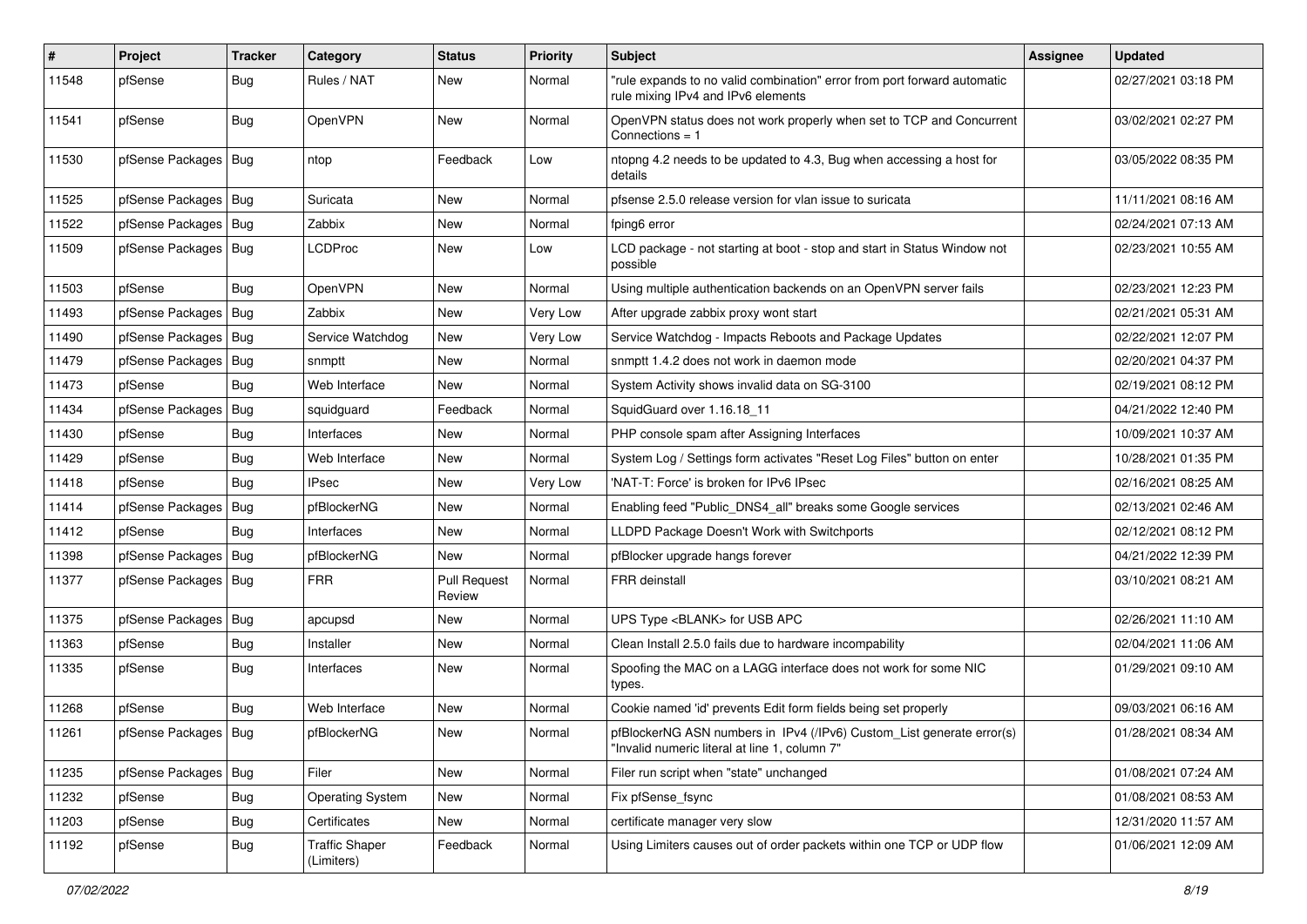| #     | Project                | <b>Tracker</b> | Category                        | <b>Status</b> | <b>Priority</b> | <b>Subject</b>                                                                                                                   | <b>Assignee</b> | Updated             |
|-------|------------------------|----------------|---------------------------------|---------------|-----------------|----------------------------------------------------------------------------------------------------------------------------------|-----------------|---------------------|
| 11185 | pfSense Packages       | Bug            | ntop                            | Feedback      | Normal          | Redis service stopping before NtopNg                                                                                             |                 | 04/21/2022 12:40 PM |
| 11184 | pfSense                | Bug            | FreeBSD                         | <b>New</b>    | Normal          | PF: State policy cannot be configurable                                                                                          |                 | 02/09/2021 02:43 AM |
| 11182 | pfSense Packages       | <b>Bug</b>     | <b>NRPE</b>                     | New           | Normal          | NRPE in HA syncs the bind IP                                                                                                     |                 | 12/01/2021 02:15 AM |
| 11177 | pfSense                | <b>Bug</b>     | Dynamic DNS                     | New           | Normal          | DDNSv6 not using Check IP Services                                                                                               |                 | 12/21/2020 05:02 AM |
| 11174 | pfSense                | Bug            | <b>Traffic Shaper</b><br>(ALTQ) | Feedback      | Normal          | Incorrect traffic shaping on pppoe interface                                                                                     |                 | 12/21/2020 11:21 PM |
| 11158 | pfSense Packages       | Bug            | <b>FRR</b>                      | New           | High            | <b>FRR Prefix Lists</b>                                                                                                          |                 | 12/30/2020 04:55 PM |
| 11149 | pfSense                | Bug            | <b>DHCP Relay</b>               | New           | Normal          | DHCP relay won't start with DHCP server behind gateway                                                                           |                 | 03/22/2021 05:13 AM |
| 11147 | pfSense                | Bug            | Dynamic DNS                     | New           | Normal          | Domeneshop DynDNS IPv4 and IPv6                                                                                                  |                 | 12/09/2020 11:47 PM |
| 11110 | pfSense                | Bug            | Backup / Restore                | New           | Normal          | Backup file should be checked before restoring a specific area                                                                   |                 | 12/05/2020 02:50 PM |
| 11093 | pfSense                | Bug            | Wireless                        | New           | Low             | ral(4) driver non-functional in arm64                                                                                            |                 | 11/21/2020 10:45 AM |
| 11074 | pfSense Packages   Bug |                | <b>BIND</b>                     | New           | Low             | bind Zone Settings Zones, Save button opens "Confirmation required to<br>save changes"                                           |                 | 11/16/2020 11:08 AM |
| 11040 | pfSense Packages       | Bug            | pfBlockerNG                     | New           | Normal          | pfb filter core faults when clearing firewall log                                                                                |                 | 11/07/2020 01:44 PM |
| 11036 | pfSense Packages       | Bug            | haproxy                         | New           | Normal          | <b>HAproxy ACL</b>                                                                                                               |                 | 02/11/2022 11:27 AM |
| 11000 | pfSense Packages       | Bug            | haproxy                         | New           | Very Low        | haproxy deprecated trick suggested                                                                                               |                 | 12/23/2020 02:55 PM |
| 10994 | pfSense Packages   Bug |                | squidguard                      | New           | Low             | SquidGuard Blacklists Restore Default button does not work                                                                       |                 | 10/20/2020 12:26 PM |
| 10990 | pfSense Packages       | Bug            | NET-SNMP                        | Feedback      | Normal          | net-snmp IPv6 listen address needs to be wrapped in square brackets                                                              |                 | 03/19/2021 05:09 AM |
| 10989 | pfSense Packages       | Bug            | Snort                           | New           | Low             | Snort alert page has hidden characters in IPv6 address                                                                           |                 | 10/17/2020 04:06 PM |
| 10980 | pfSense                | Bug            | <b>Operating System</b>         | New           | Normal          | rc.local is executed at login by rc.initial, and not at boot time.                                                               |                 | 10/19/2020 09:39 AM |
| 10959 | pfSense                | <b>Bug</b>     | <b>Traffic Graphs</b>           | Feedback      | Low             | Traffic graph stopped on interface used via netmap                                                                               |                 | 02/22/2021 02:57 AM |
| 10952 | pfSense                | Bug            | Rules / NAT                     | New           | Low             | Inconsistency in Subnet Defaults Between Firewall Rules and Interface<br><b>Address Assignments</b>                              |                 | 10/09/2020 12:50 PM |
| 10936 | pfSense Packages       | Bug            | haproxy                         | Feedback      | Normal          | both haproxy/haproxy-devel non-existent option lb-agent-chk                                                                      |                 | 04/21/2022 12:40 PM |
| 10935 | pfSense Packages   Bug |                | <b>FRR</b>                      | New           | Normal          | FRR 0.6.7-6 - BGPD service recycled IPv6 without Route Map                                                                       |                 | 12/30/2020 05:00 PM |
| 10900 | pfSense Packages   Bug |                | Backup                          | Feedback      | Normal          | /packages/backup/backup.php?a=download&t=backup HTTP 504, or<br>Sends PHP Error Message as ASCII/Text file Named pfsense.bak.tgz |                 | 04/05/2022 01:51 AM |
| 10845 | pfSense Packages   Bug |                | apcupsd                         | New           | Normal          | apcupsd doesn't stop when not enabled                                                                                            |                 | 08/24/2020 10:16 AM |
| 10833 | pfSense                | Bug            | Configuration<br>Backend        | New           | Normal          | unbound exits on configuration error when link status flaps on LAN<br>interface                                                  |                 | 08/13/2020 11:53 PM |
| 10822 | pfSense                | <b>Bug</b>     | DHCP (IPv6)                     | New           | Normal          | Deprecated IPv6 prefix won't be announced as deprecated to clients                                                               |                 | 08/10/2020 09:23 AM |
| 10791 | pfSense Packages       | Bug            | PIMD                            | New           | Normal          | Valid (vlan)interfaces do not get vif reporting "Invalid phyint address"                                                         |                 | 10/06/2020 09:20 AM |
| 10783 | pfSense Packages   Bug |                | ntop                            | New           | Normal          | NtopNG is very unstable on arm64                                                                                                 |                 | 07/22/2020 09:07 AM |
| 10765 | pfSense                | <b>Bug</b>     | Authentication                  | New           | Normal          | Ampersands in Idap extended query are escaped twice                                                                              |                 | 09/02/2020 07:55 AM |
| 10760 | pfSense Packages       | Bug            | <b>BIND</b>                     | New           | High            | pfSense BIND 9.14.12 server terminates due to assertion failure                                                                  |                 | 07/11/2020 04:53 PM |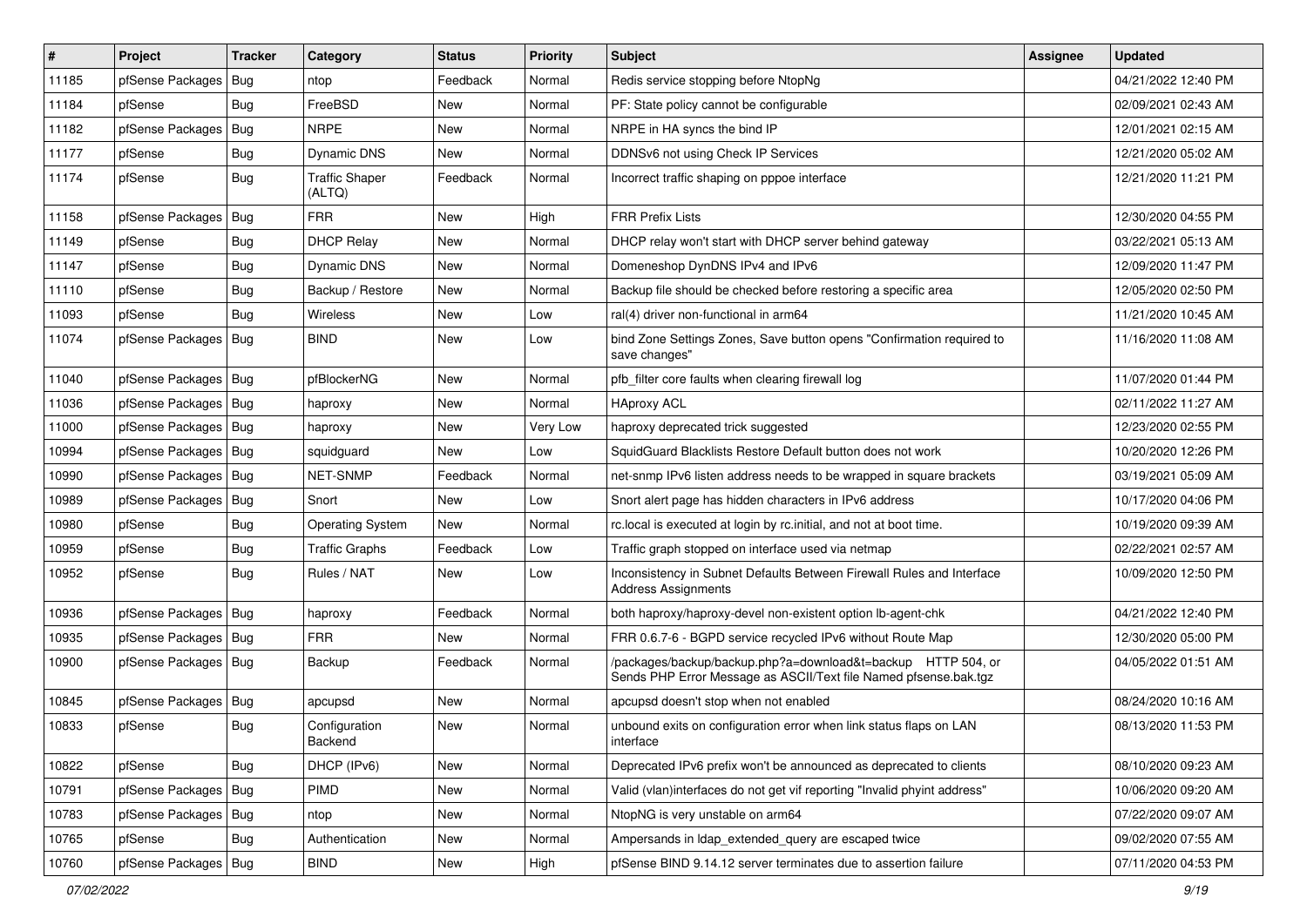| #     | Project                | <b>Tracker</b> | Category                     | <b>Status</b> | <b>Priority</b> | <b>Subject</b>                                                                                                                                              | <b>Assignee</b> | <b>Updated</b>      |
|-------|------------------------|----------------|------------------------------|---------------|-----------------|-------------------------------------------------------------------------------------------------------------------------------------------------------------|-----------------|---------------------|
| 10729 | pfSense                | Bug            | Package System               | New           | Normal          | Certificate verification failed for pkg.freebsd.org                                                                                                         |                 | 07/05/2020 01:12 AM |
| 10726 | pfSense                | Bug            | Rules / NAT                  | <b>New</b>    | Normal          | Sticky-connections option is bugged - sticky-address cannot be redefined                                                                                    |                 | 11/12/2020 10:12 AM |
| 10715 | pfSense                | <b>Bug</b>     | <b>DHCP Relay</b>            | New           | Normal          | DHCPv6 relay always uses the "first" IPv6 address of an interface                                                                                           |                 | 06/29/2020 05:01 AM |
| 10714 | pfSense                | <b>Bug</b>     | DHCP (IPv6)                  | New           | Normal          | radyd only gives out the prefix of the "first" IPv6 address of an interface                                                                                 |                 | 10/06/2020 01:03 PM |
| 10712 | pfSense                | Bug            | Rules / NAT                  | New           | Normal          | "default allow LAN IPv6 to any" rule does not work right after boot when<br>using IPv6 PD                                                                   |                 | 06/30/2020 12:17 AM |
| 10701 | pfSense                | Bug            | Web Interface                | <b>New</b>    | Very Low        | Firewall Log too wide with Rule Description Column                                                                                                          |                 | 06/25/2020 07:36 AM |
| 10695 | pfSense Packages   Bug |                | FreeRADIUS                   | New           | Normal          | FreeRadius Accounting skipping MBs after reboot due to power down                                                                                           |                 | 06/24/2020 04:49 AM |
| 10693 | pfSense Packages   Bug |                | <b>BIND</b>                  | New           | Normal          | pfSense Bind Zone Editor UI does not update zone serial number when a<br>change is made                                                                     |                 | 09/01/2021 12:51 AM |
| 10692 | pfSense Packages   Bug |                | PIMD                         | Feedback      | Normal          | PIMD starts twice at boot                                                                                                                                   |                 | 04/21/2022 12:40 PM |
| 10690 | pfSense                | Bug            | Installer                    | New           | Low             | Not possible to make UFS install on ZFS formatted drive                                                                                                     |                 | 04/21/2022 12:39 PM |
| 10671 | pfSense                | Bug            | Operating System             | <b>New</b>    | Normal          | pfsense 2.4.5_1 does not boot on Gen2 2012R2 HyperV VM                                                                                                      |                 | 05/09/2021 06:39 AM |
| 10624 | pfSense                | <b>Bug</b>     | <b>DNS Resolver</b>          | New           | Normal          | Unbound configuration memory leak with python module $+$ register DHCP<br>leases active                                                                     |                 | 02/26/2021 10:27 AM |
| 10608 | pfSense Packages   Bug |                | Squid                        | Feedback      | Normal          | Update squid port to 4.11-p2                                                                                                                                |                 | 03/02/2021 04:00 AM |
| 10606 | pfSense Packages   Bug |                | Snort                        | New           | Normal          | Snort Inline stopped working after upgrade to FreeBSD 12.1 (network<br>traffic blocked after heavy load randomly)                                           |                 | 05/28/2020 10:06 AM |
| 10601 | pfSense Packages   Bug |                | Status Monitoring            | New           | Normal          | Dashboard->Traffic Graphs Scale is capped for outbound                                                                                                      |                 | 05/29/2020 10:13 AM |
| 10590 | pfSense Packages   Bug |                | pfBlockerNG                  | <b>New</b>    | Normal          | pfBlockerNG: Invalid argument supplied for foreach()                                                                                                        |                 | 05/26/2020 08:22 AM |
| 10584 | pfSense                | <b>Bug</b>     | Hardware / Drivers           | New           | Normal          | SG-3100 with M.2: shutdown instead of reboot                                                                                                                |                 | 07/21/2020 03:08 AM |
| 10577 | pfSense                | <b>Bug</b>     | Hardware / Drivers           | Feedback      | Normal          | intel x553 (c3000 chipset) loading x520 driver                                                                                                              |                 | 05/28/2020 03:59 AM |
| 10544 | pfSense                | Bug            | User Manager /<br>Privileges | New           | Normal          | It's not possible to add a user to group operator using the gui                                                                                             |                 | 04/21/2022 12:39 PM |
| 10530 | pfSense                | Bug            | Upgrade                      | New           | Normal          | Convert config version to be based on product version                                                                                                       |                 | 04/21/2022 12:39 PM |
| 10526 | pfSense Packages   Bug |                | pfBlockerNG                  | New           | Normal          | Package pfBlockerNG Crashes on Alert view                                                                                                                   |                 | 05/04/2020 08:59 AM |
| 10516 | pfSense Packages   Bug |                | <b>FRR</b>                   | New           | Normal          | <b>FRR Access list</b>                                                                                                                                      |                 | 12/06/2020 11:02 PM |
| 10513 | pfSense                | Bug            | Rules / NAT                  | New           | Normal          | State issues with policy routing and HA failover                                                                                                            |                 | 04/21/2022 12:39 PM |
| 10503 | pfSense Packages   Bug |                | <b>FRR</b>                   | New           | Normal          | Flapping any GW in multi-WAN influences restating all IPsec tunnels in<br>FRR which leads to dropping all IPsec VTI static routes and related BGP<br>issues |                 | 05/08/2020 07:51 PM |
| 10502 | pfSense Packages   Bug |                | lldpd                        | In Progress   | Normal          | LLDP spamming errors on Netgate XG-7100                                                                                                                     |                 | 04/21/2022 12:39 PM |
| 10493 | pfSense                | Bug            | <b>IPsec</b>                 | New           | Normal          | filter get vpns list() issues                                                                                                                               |                 | 05/06/2020 01:07 AM |
| 10487 | pfSense Packages   Bug |                | Telegraf                     | New           | Normal          | Telegraf package not sending logs to influxdb server                                                                                                        |                 | 05/03/2020 07:09 PM |
| 10445 | pfSense Packages   Bug |                | <b>BIND</b>                  | Feedback      | Normal          | BIND crashed when added RPZ. rpz is not a master or slave zone.                                                                                             |                 | 04/21/2022 12:40 PM |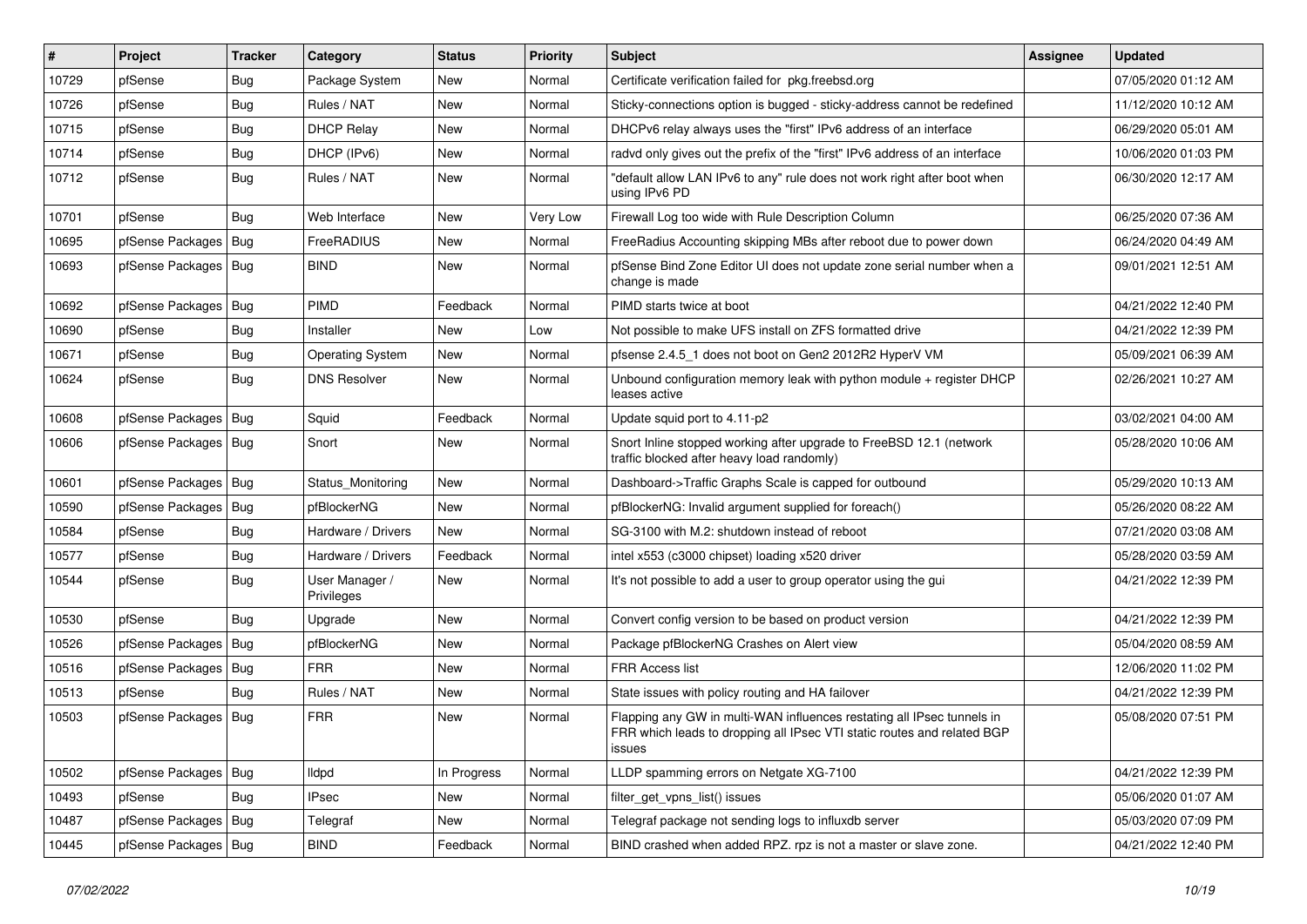| #     | Project                | Tracker    | Category             | <b>Status</b> | <b>Priority</b> | <b>Subject</b>                                                                                                    | <b>Assignee</b> | <b>Updated</b>      |
|-------|------------------------|------------|----------------------|---------------|-----------------|-------------------------------------------------------------------------------------------------------------------|-----------------|---------------------|
| 10436 | pfSense Packages   Bug |            | softflowd            | New           | Normal          | softflowd no longer sends flow data after upgrade ( $v0.9.9 - 1$ -> $v1.0.0$ )                                    |                 | 06/07/2022 12:25 AM |
| 10426 | pfSense Packages   Bug |            | Filer                | Feedback      | Normal          | Filer must validate that File name is unig                                                                        |                 | 04/20/2022 11:02 AM |
| 10393 | pfSense Packages   Bug |            | syslog-ng            | Feedback      | Normal          | Syslog-ng TLS support is broken                                                                                   |                 | 04/21/2022 12:40 PM |
| 10370 | pfSense Packages   Bug |            | ntop                 | New           | Normal          | ntopng Timeseries not send to InfluxDB                                                                            |                 | 03/30/2020 09:42 AM |
| 10352 | pfSense                | Bug        | Authentication       | New           | Very Low        | RADIUS authentication fails with MSCHAPv1 or MSCHAPv2 when<br>passwords contain international characters          |                 | 06/20/2022 04:04 PM |
| 10342 | pfSense                | Bug        | <b>DNS Resolver</b>  | New           | Normal          | Unbound domain overrides stop resolving periodically. They only resume<br>after the service has been restarted.   |                 | 03/13/2020 10:35 AM |
| 10330 | pfSense Packages   Bug |            | <b>BIND</b>          | Feedback      | Normal          | BIND zone configuration displays wrong DS resource record with inline<br>DNSSEC signing enabled                   |                 | 04/21/2022 12:40 PM |
| 10325 | pfSense                | Bug        | <b>Notifications</b> | <b>New</b>    | Normal          | System/Advanced/Notifications/E-Mail - SMTP Notification E-Mail auth<br>password Unexpected Bahaviour             |                 | 10/30/2020 08:17 AM |
| 10311 | pfSense                | Bug        | OpenVPN              | New           | Normal          | Too low net.link.ifqmaxlen causes packet drop under load when using<br>OpenVPN inside bridge interface under load |                 | 08/10/2021 03:10 AM |
| 10310 | pfSense                | <b>Bug</b> | Upgrade              | New           | Normal          | Systems with low RAM and several packages may temporarily fail to load<br>large tables after an upgrade           |                 | 03/03/2020 07:55 AM |
| 10292 | pfSense Packages   Bug |            | Suricata             | New           | Normal          | Suricata not respecting SID Mgmt list                                                                             |                 | 02/27/2020 01:02 PM |
| 10279 | pfSense Packages   Bug |            | open-vm-tools        | New           | Normal          | pfSense's OpenVM Tools on ESXi 6.7 no longer provides guest vm<br>functionality                                   |                 | 03/01/2020 06:07 PM |
| 10278 | pfSense Packages   Bug |            | pfBlockerNG          | <b>New</b>    | Normal          | pfBlockerNG: Formatting issue on DNSBL stats page                                                                 |                 | 02/24/2020 01:36 PM |
| 10277 | pfSense                | <b>Bug</b> | Web Interface        | New           | Normal          | Sorting the log entries does not use year value                                                                   |                 | 02/24/2020 07:46 AM |
| 10271 | pfSense                | Bug        | Web Interface        | New           | Normal          | Large number of VLAN/LANs make "Interfaces" menu hard to access                                                   |                 | 02/20/2020 04:46 AM |
| 10265 | pfSense Packages   Bug |            | <b>Notes</b>         | New           | Very Low        | Adding a Note with malformed title will force system restore                                                      |                 | 02/27/2020 10:12 AM |
| 10253 | pfSense Packages   Bug |            | pfBlockerNG          | New           | Normal          | pfblockerng-devel uses user interface for VIP causing issues with other<br>services                               |                 | 02/11/2020 09:17 AM |
| 10252 | pfSense Packages   Bug |            | pfBlockerNG          | <b>New</b>    | High            | pfblockerng-devel                                                                                                 |                 | 02/11/2020 05:18 PM |
| 10188 | pfSense Packages   Bug |            | pfBlockerNG          | <b>New</b>    | Normal          | Reputation tab is not working                                                                                     |                 | 01/24/2020 10:06 AM |
| 10164 | pfSense Packages   Bug |            | pfBlockerNG          | New           | Normal          | pfBlockerNG dashboard widget position is not maintained when updating                                             |                 | 01/06/2020 10:06 AM |
| 10150 | pfSense                | <b>Bug</b> | <b>IGMP Proxy</b>    | New           | Normal          | IGMP Proxy does not scale to hundreds of streams                                                                  |                 | 01/03/2020 02:56 AM |
| 10143 | pfSense                | Bug        | <b>DNS Resolver</b>  | New           | Normal          | System hostname DNS entry is assigned to the wrong IP on multi-wan<br>setups                                      |                 | 12/31/2019 02:33 PM |
| 10000 | pfSense                | Bug        | Dynamic DNS          | New           | Normal          | Azure Dynamic DNS A and AAAA Records for Apex Zone                                                                |                 | 03/31/2020 09:03 AM |
| 9999  | pfSense Packages   Bug |            | pfBlockerNG          | New           | Normal          | unbound fatal error if System Domain in DNSBL and System Domain<br>Local Zone Type is Redirect                    |                 | 12/25/2019 08:10 AM |
| 9934  | pfSense Packages   Bug |            | Suricata             | New           | Normal          | suricata update kills WAN interface                                                                               |                 | 02/20/2020 09:17 AM |
| 9895  | pfSense Packages   Bug |            | Snort                | New           | Normal          | snort reinstallation failed                                                                                       |                 | 06/23/2021 08:01 AM |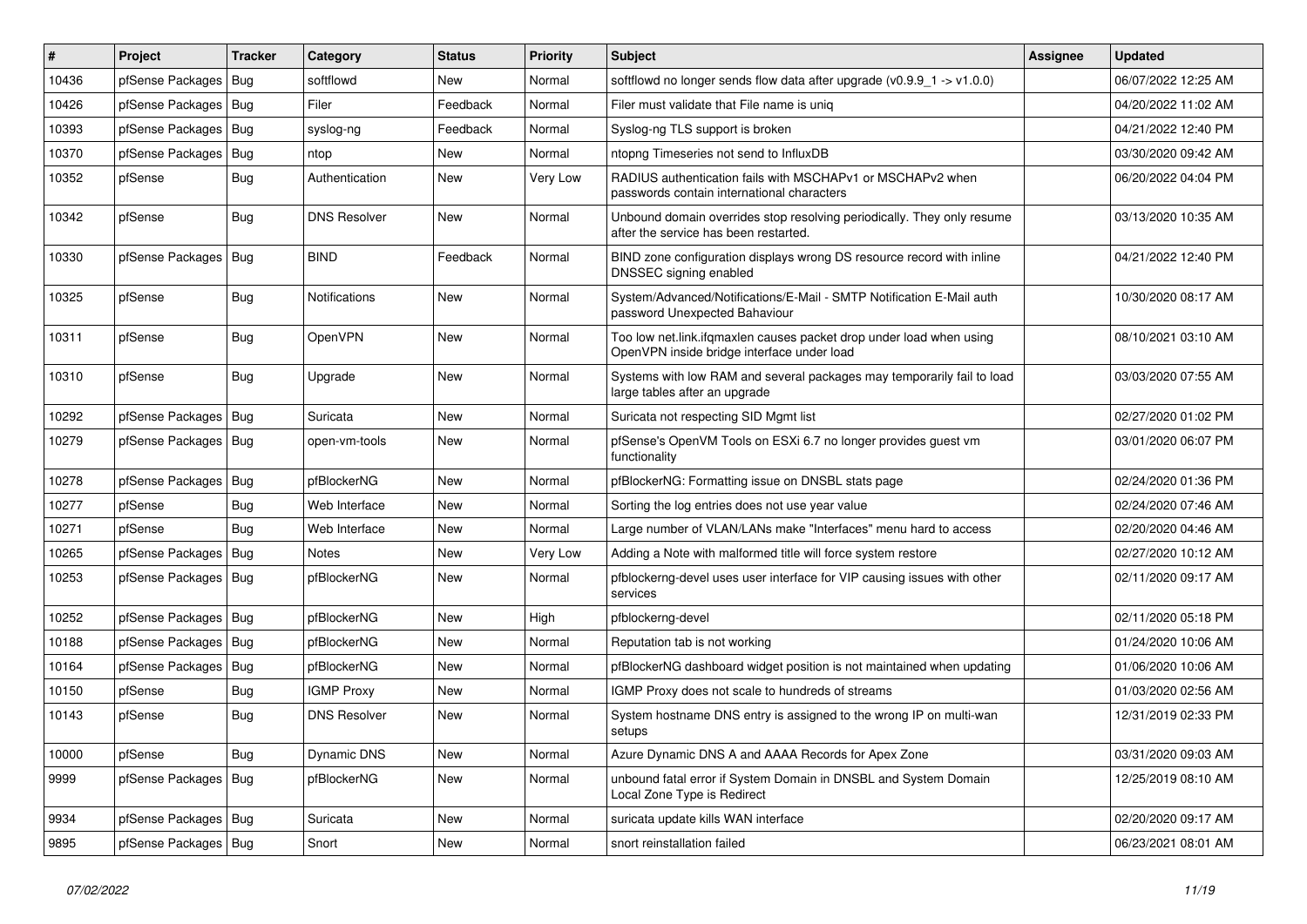| #    | Project                | Tracker    | Category                     | <b>Status</b>                 | <b>Priority</b> | <b>Subject</b>                                                                                                       | Assignee | <b>Updated</b>      |
|------|------------------------|------------|------------------------------|-------------------------------|-----------------|----------------------------------------------------------------------------------------------------------------------|----------|---------------------|
| 9887 | pfSense                | <b>Bug</b> | Rules / NAT                  | <b>Pull Request</b><br>Review | Low             | Rule separator positions change when deleting multiple rules                                                         |          | 07/01/2022 02:25 PM |
| 9837 | pfSense                | <b>Bug</b> | Interfaces                   | New                           | Very Low        | ipv6 is not completely disabled on the interfaces                                                                    |          | 10/24/2019 01:16 AM |
| 9805 | pfSense                | <b>Bug</b> | <b>Dynamic DNS</b>           | New                           | Normal          | dynDNS cloudflare multiple entries                                                                                   |          | 10/02/2019 04:51 PM |
| 9755 | pfSense                | <b>Bug</b> | Package System               | New                           | Very Low        | package description wrong link<br>https://www.freshports.org/security/openvpn-client-export                          |          | 09/13/2019 07:22 AM |
| 9737 | pfSense                | <b>Bug</b> | <b>Traffic Graphs</b>        | New                           | Normal          | traffic-graphs.js shows incorrect units inside the chart                                                             |          | 09/09/2019 06:35 AM |
| 9724 | pfSense Packages       | Bug        | pfBlockerNG                  | New                           | High            | pfblockerng-firewall-filter-service-will-not-start                                                                   |          | 09/05/2019 06:32 AM |
| 9707 | pfSense Packages   Bug |            | pfBlockerNG                  | New                           | Normal          | Some networks already existing in deny Feeds are not stopped even if<br>existing in custom deny list                 |          | 08/28/2019 10:03 AM |
| 9698 | pfSense                | Bug        | <b>RRD Graphs</b>            | New                           | Normal          | Monitoring graphs do not retain state after auto-refresh                                                             |          | 08/26/2019 02:09 AM |
| 9690 | pfSense                | <b>Bug</b> | Interfaces                   | New                           | Normal          | Ethernet flow control should be disabled by default                                                                  |          | 08/19/2019 06:45 PM |
| 9677 | pfSense                | <b>Bug</b> | Dashboard                    | New                           | Normal          | Dashboard hangs when widget needs data from a remote host which is<br>down                                           |          | 08/13/2019 09:15 AM |
| 9676 | pfSense Packages   Bug |            | pfBlockerNG                  | <b>New</b>                    | Normal          | AS lookup fails                                                                                                      |          | 12/26/2019 12:17 AM |
| 9664 | pfSense                | <b>Bug</b> | <b>Dynamic DNS</b>           | New                           | Normal          | DynDNS and Dual-wan problem with CloudFlare (works with No-Ip)                                                       |          | 08/03/2019 10:00 AM |
| 9662 | pfSense Packages       | Bug        | pfBlockerNG                  | New                           | Normal          | PfblockerNG do not update after pfsense reboot and wait for next cron<br>task                                        |          | 08/20/2019 09:00 AM |
| 9654 | pfSense                | <b>Bug</b> | <b>DNS Resolver</b>          | New                           | Normal          | After reboot, the DNS resolver must be restarted before it will advertise<br>the ipv6 DNS address of the router.     |          | 11/20/2020 03:12 AM |
| 9650 | pfSense                | Bug        | Gateways                     | <b>New</b>                    | Normal          | IPv6 connection drops (ir-)regular on Kabelvodafone (German cable<br>$ISP)$                                          |          | 07/27/2019 07:14 AM |
| 9626 | pfSense                | <b>Bug</b> | Web Interface                | <b>New</b>                    | Normal          | When deny write permission is assigned to a user, there is no error<br>feedback if the user tries to write something |          | 06/25/2022 05:41 PM |
| 9585 | pfSense                | <b>Bug</b> | Interfaces                   | New                           | Normal          | 6RD: Unable to reach hosts on within same 6rd-domain                                                                 |          | 08/14/2019 02:39 PM |
| 9568 | pfSense Packages   Bug |            | Squid                        | New                           | Normal          | UFSSwapDir::openLog: Failed to open swap log.                                                                        |          | 05/29/2019 09:18 PM |
| 9566 | pfSense                | <b>Bug</b> | <b>Traffic Graphs</b>        | New                           | Normal          | Traffic graph displays traffic incorrectly                                                                           |          | 11/18/2019 07:54 AM |
| 9504 | pfSense                | <b>Bug</b> | Dynamic DNS                  | New                           | Normal          | Multiple Dynamic DNS update notifications for the same interface, not<br>differentiated by the hostname              |          | 05/07/2019 07:46 AM |
| 9500 | pfSense Packages   Bug |            | haproxy                      | New                           | Normal          | HAproxy does not delete non-applicable action config                                                                 |          | 01/18/2022 06:28 AM |
| 9497 | pfSense Packages   Bug |            | AWS VPC                      | New                           | Normal          | AWS VPN Wizard: WebGUI times out.                                                                                    |          | 11/13/2019 10:07 AM |
| 9495 | pfSense Packages   Bug |            | AWS VPC                      | New                           | Normal          | AWS VPC VPN wizard produces incorrect config (SHA256 should be<br>SHA1)                                              |          | 08/19/2019 02:45 PM |
| 9486 | pfSense Packages   Bug |            | softflowd                    | New                           | Very Low        | ifindex values used for softflowd are incorrect                                                                      |          | 08/14/2019 02:30 PM |
| 9485 | pfSense                | Bug        | User Manager /<br>Privileges | New                           | Normal          | password match error on system_usermanager causes Group<br>membership to be reset.                                   |          | 04/26/2019 08:52 AM |
| 9453 | pfSense                | Bug        | <b>LAGG Interfaces</b>       | New                           | Normal          | VLAN Interfaces on LAGG get orphaned at boot                                                                         |          | 08/21/2019 11:16 AM |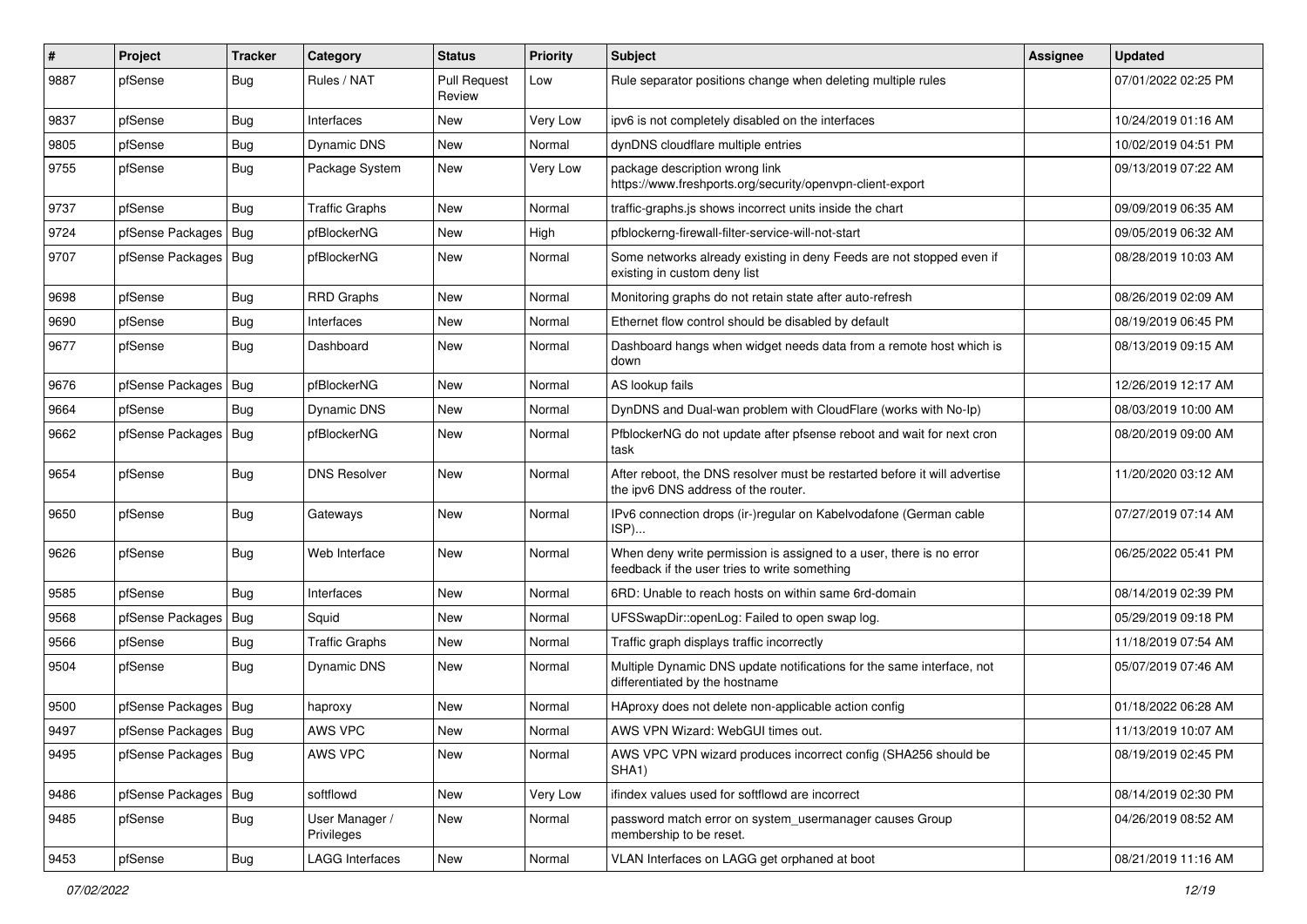| $\vert$ # | Project                | <b>Tracker</b> | Category               | <b>Status</b> | <b>Priority</b> | <b>Subject</b>                                                                                        | <b>Assignee</b> | <b>Updated</b>      |
|-----------|------------------------|----------------|------------------------|---------------|-----------------|-------------------------------------------------------------------------------------------------------|-----------------|---------------------|
| 9384      | pfSense                | <b>Bug</b>     | Interfaces             | Confirmed     | Normal          | devd putting "\$" before variable contents when using single quotes                                   |                 | 04/21/2022 12:39 PM |
| 9353      | pfSense                | Bug            | Dashboard              | <b>New</b>    | Low             | PHPSession errors from limited access to dashboard and widgets                                        |                 | 10/06/2020 09:31 AM |
| 9348      | pfSense Packages       | <b>Bug</b>     | <b>ACME</b>            | New           | Normal          | Results of Acme certificate issuance/renewal are not properly formatted                               |                 | 02/22/2019 12:08 PM |
| 9344      | pfSense                | <b>Bug</b>     | Translations           | New           | Normal          | OpenVPN click NCP Algorithms will always go to DH Parameters<br>website(in Chinese-Taiwan)            |                 | 10/21/2021 03:48 AM |
| 9343      | pfSense                | <b>Bug</b>     | DHCP (IPv4)            | New           | Normal          | diag arp.php times out with large DHCPD leases table                                                  |                 | 08/14/2019 01:19 PM |
| 9338      | pfSense                | Bug            | <b>IGMP Proxy</b>      | New           | Normal          | igmpproxy ignoring downstream vlan interface                                                          |                 | 02/22/2019 03:48 AM |
| 9337      | pfSense Packages       | Bug            | Telegraf               | New           | Normal          | Telegraf ping input fails                                                                             |                 | 02/18/2019 10:40 AM |
| 9295      | pfSense                | <b>Bug</b>     | PPPoE Server           | New           | Very High       | IPv6 PD does not work with PPPOE (Server & Client)                                                    |                 | 05/15/2022 10:53 AM |
| 9286      | pfSense Packages       | Bug            | squidguard             | New           | Normal          | squidGuard - Unable to change IP for sgerror.php URL in configuration                                 |                 | 11/13/2019 10:07 AM |
| 9261      | pfSense Packages       | Bug            | haproxy                | New           | Normal          | haproxy GUI failure                                                                                   |                 | 01/08/2019 12:41 PM |
| 9247      | pfSense Packages       | Bug            | haproxy                | New           | Low             | HAProxy multiple server selection on stats pages doesn't work                                         |                 | 01/02/2019 04:44 PM |
| 9241      | pfSense                | <b>Bug</b>     | Interfaces             | New           | Normal          | Ethernet link cycles up/down if "auto-negotiate" is explicitly selected in<br>interface configuration |                 | 12/31/2018 08:36 PM |
| 9229      | pfSense Packages   Bug |                | <b>Tinc</b>            | New           | Normal          | Tinc package: no way of specifying multiple critical configuration<br>parameters from web interface   |                 | 08/13/2019 09:25 AM |
| 9192      | pfSense                | <b>Bug</b>     | PPP Interfaces         | New           | Normal          | PPPoE daemon selects wrong interface                                                                  |                 | 08/20/2019 10:05 AM |
| 9183      | pfSense                | <b>Bug</b>     | <b>LAGG Interfaces</b> | New           | Very Low        | OpenVPN Lagg Interface not working after restart or new start                                         |                 | 08/21/2019 11:17 AM |
| 9179      | pfSense                | <b>Bug</b>     | NAT Reflection         | New           | Normal          | NAT reflection fix implemented for #8604 is causing WebUI and XMLRPC<br>to fail on slave              |                 | 03/27/2020 08:01 PM |
| 9167      | pfSense                | <b>Bug</b>     | Rules / NAT            | New           | Normal          | Some Important ICMPv6 Traffic Not Allowed by Default Rules                                            |                 | 08/14/2019 01:00 PM |
| 9149      | pfSense                | Bug            | Package System         | New           | Low             | Continued issues with /tmp and /var in RAM on 2.4                                                     |                 | 11/24/2018 11:56 AM |
| 9143      | pfSense Packages       | <b>Bug</b>     | ntop                   | New           | Normal          | ntopng not displaying values in historical correctly                                                  |                 | 11/22/2018 07:24 AM |
| 9140      | pfSense                | Bug            | Logging                | New           | Very Low        | Unexpected rule can be displayed when looking up filter log entry with<br>multiple matching rules     |                 | 08/19/2019 02:56 PM |
| 9139      | pfSense Packages       | Bug            | Telegraf               | New           | Normal          | telegraf: add ping for default gateway(s)                                                             |                 | 05/21/2020 04:23 PM |
| 9138      | pfSense Packages       | Bug            | Telegraf               | New           | Normal          | telegraf: add section for custom config lines                                                         |                 | 02/18/2019 03:36 PM |
| 9136      | pfSense                | Bug            | DHCP (IPv6)            | New           | High            | IPv6 Tracking Interfaces Lose IPv6 Address in Certain Cases                                           |                 | 04/21/2022 12:39 PM |
| 9101      | pfSense                | <b>Bug</b>     | <b>Traffic Graphs</b>  | New           | Normal          | Traffic Graphs/Dashboard Slows Downloads Being Performed by the<br>Same Firefox Browser               |                 | 08/21/2019 09:18 AM |
| 9094      | pfSense                | Bug            | Hardware / Drivers     | Assigned      | Normal          | MBT console settings are not forced to video console                                                  |                 | 11/07/2018 10:23 AM |
| 9087      | pfSense                | <b>Bug</b>     | <b>Traffic Graphs</b>  | New           | Normal          | Traffic Graph Widget Legend Not Updating                                                              |                 | 08/14/2019 12:38 PM |
| 9079      | pfSense Packages       | <b>Bug</b>     | ntop                   | New           | Normal          | High CPU usage of ntopng even during IDLE and no network traffic                                      |                 | 12/16/2018 02:40 PM |
| 9037      | pfSense                | <b>Bug</b>     | <b>DNS Resolver</b>    | New           | Normal          | Unbound not logging to syslog after reboot                                                            |                 | 10/12/2018 05:09 AM |
| 9035      | pfSense                | Bug            | Rules / NAT            | New           | Normal          | Inactive Interfaces are Hidden in Firewall Rules                                                      |                 | 08/14/2019 12:39 PM |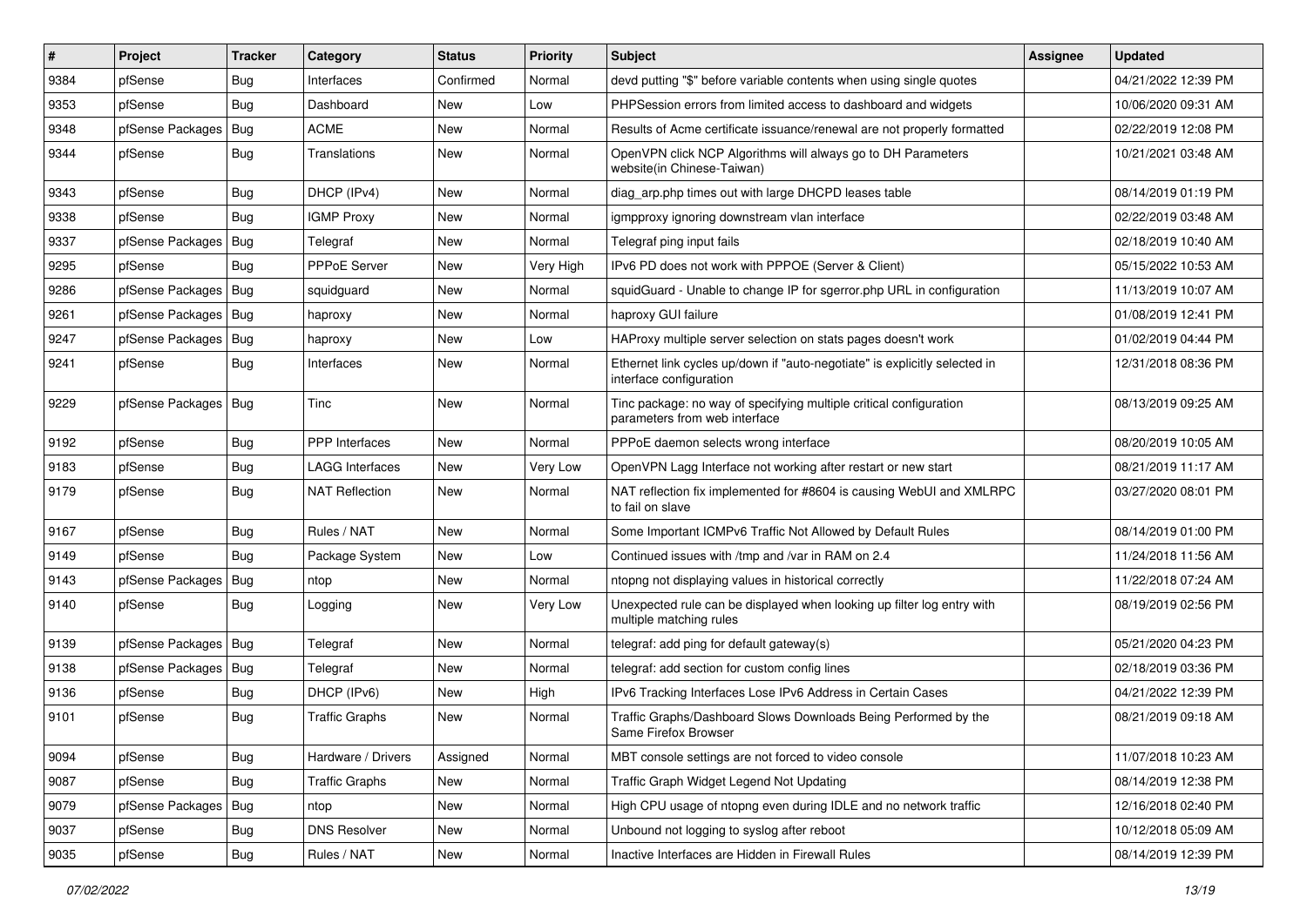| #    | Project                | <b>Tracker</b> | Category                                        | <b>Status</b> | <b>Priority</b> | <b>Subject</b>                                                                                                                          | <b>Assignee</b> | <b>Updated</b>      |
|------|------------------------|----------------|-------------------------------------------------|---------------|-----------------|-----------------------------------------------------------------------------------------------------------------------------------------|-----------------|---------------------|
| 9025 | pfSense Packages       | Bug            | squidguard                                      | New           | Normal          | SquidGard + Target categories                                                                                                           |                 | 10/08/2018 01:00 AM |
| 9024 | pfSense                | <b>Bug</b>     | <b>Traffic Shaper</b><br>(Limiters)             | Feedback      | Normal          | Ping packet loss under load when using limiters                                                                                         |                 | 05/12/2022 11:55 AM |
| 9012 | pfSense Packages   Bug |                | Squid                                           | <b>New</b>    | Very Low        | Captive Portal authentication in Squid Proxy Server does not work                                                                       |                 | 10/12/2019 05:06 AM |
| 8963 | pfSense                | Bug            | <b>Traffic Shaper</b><br>(Limiters)             | New           | Normal          | 2.4.4 Limiters don't work after CARP fail-over                                                                                          |                 | 12/10/2018 06:40 AM |
| 8909 | pfSense Packages   Bug |                | Tinc                                            | New           | Normal          | tinc package makes /rc.newwanip looping forever                                                                                         |                 | 08/13/2019 09:25 AM |
| 8902 | pfSense Packages       | Bug            | haproxy                                         | <b>New</b>    | Normal          | HAproxy package not use custom DNS for lookup on apply new config                                                                       |                 | 09/16/2018 08:16 AM |
| 8882 | pfSense                | <b>Bug</b>     | Interfaces                                      | Incomplete    | Normal          | Interface assignments lost on reboot                                                                                                    |                 | 02/17/2022 02:24 PM |
| 8846 | pfSense                | <b>Bug</b>     | Gateways                                        | New           | Low             | Misleading gateway error message adding/editing static routes using a<br>disabled interface                                             |                 | 08/21/2019 11:29 AM |
| 8831 | pfSense                | <b>Bug</b>     | <b>IPv6 Router</b><br>Advertisements<br>(RADVD) | <b>New</b>    | Very High       | Radvd causes latency spikes                                                                                                             |                 | 04/19/2021 04:51 AM |
| 8820 | pfSense                | <b>Bug</b>     | Rules / NAT                                     | New           | Low             | System/Advanced/Misc - "Do not kill connections when schedule expires"<br>UN-checked still leaves existing connections open.            |                 | 07/28/2020 10:59 AM |
| 8804 | pfSense                | <b>Bug</b>     | PPP Interfaces                                  | <b>New</b>    | Normal          | Netgate SG-1000 PPPoE Keepalives not prioritized, internet drops                                                                        |                 | 08/20/2019 10:06 AM |
| 8770 | pfSense                | Bug            | Interfaces                                      | New           | Normal          | QinQ interfaces always show as active                                                                                                   |                 | 02/01/2020 09:47 AM |
| 8752 | pfSense Packages       | Bug            | squidquard                                      | New           | Normal          | For SquidGuard in "Common ACL" menu "Target Rules List" "access"<br>option always stays with default value '---' for my Target category |                 | 08/06/2018 05:53 AM |
| 8711 | pfSense                | <b>Bug</b>     | <b>IGMP Proxy</b>                               | <b>New</b>    | Normal          | igmpproxy with PPPoE Interfaces                                                                                                         |                 | 07/28/2018 09:21 AM |
| 8705 | pfSense Packages       | Bug            | syslog-ng                                       | New           | Normal          | Syslog-NG error in latest snapshot                                                                                                      |                 | 07/27/2018 10:17 AM |
| 8686 | pfSense                | <b>Bug</b>     | <b>IPsec</b>                                    | New           | Normal          | IPsec VTI: Assigned interface firewall rules are never parsed                                                                           |                 | 02/10/2021 12:15 PM |
| 8614 | pfSense                | <b>Bug</b>     | DHCP (IPv4)                                     | <b>New</b>    | Normal          | Cannot remove Additional BOOTP/DHCP Options                                                                                             |                 | 08/21/2019 09:15 AM |
| 8589 | pfSense Packages       | Bug            | FreeRADIUS                                      | New           | Normal          | FreeRadius 0.15.5 2 ignoring tunnelled-reply=no                                                                                         |                 | 02/18/2019 03:40 PM |
| 8576 | pfSense                | <b>Bug</b>     | Rules / NAT                                     | Feedback      | Low             | pfSense stops passing traffic after some time when using Outbound NAT<br>pool w/ Sticky Address                                         |                 | 10/28/2021 01:47 PM |
| 8570 | pfSense                | <b>Bug</b>     | <b>XML Parser</b>                               | New           | Normal          | Empty (dn)shaper config gets populated with newline                                                                                     |                 | 08/20/2019 02:45 PM |
| 8567 | pfSense                | Bug            | CARP                                            | <b>New</b>    | Normal          | Using IPv6 VIP alias for services may affect CARP IPv6 VIP work                                                                         |                 | 06/12/2018 01:26 PM |
| 8566 | pfSense                | Bug            | CARP                                            | New           | Normal          | Wrong IPv6 source in NS request in case using of IPv6 alias                                                                             |                 | 06/12/2018 01:26 PM |
| 8560 | pfSense Packages   Bug |                | ACME                                            | New           | Normal          | ACME: can't update DNS records in DNSMadeEasy registar for several<br>domains with different API keys/ids                               |                 | 06/08/2018 01:28 PM |
| 8526 | pfSense                | Bug            | Interfaces                                      | New           | Normal          | DHCP client ignores server replies when 802.1q tagging is used                                                                          |                 | 08/14/2019 10:52 AM |
| 8513 | pfSense Packages   Bug |                | FreeRADIUS                                      | New           | High            | Freeradius 3.x Idap problem                                                                                                             |                 | 02/18/2019 05:22 PM |
| 8512 | pfSense                | <b>Bug</b>     | <b>PPP</b> Interfaces                           | New           | Normal          | PPPoE reconnect fails after interface flap                                                                                              |                 | 08/20/2019 10:06 AM |
| 8502 | pfSense                | Bug            | Web Interface                                   | Confirmed     | Low             | main (top) menu items do not drop down in some cases                                                                                    |                 | 07/06/2020 02:39 PM |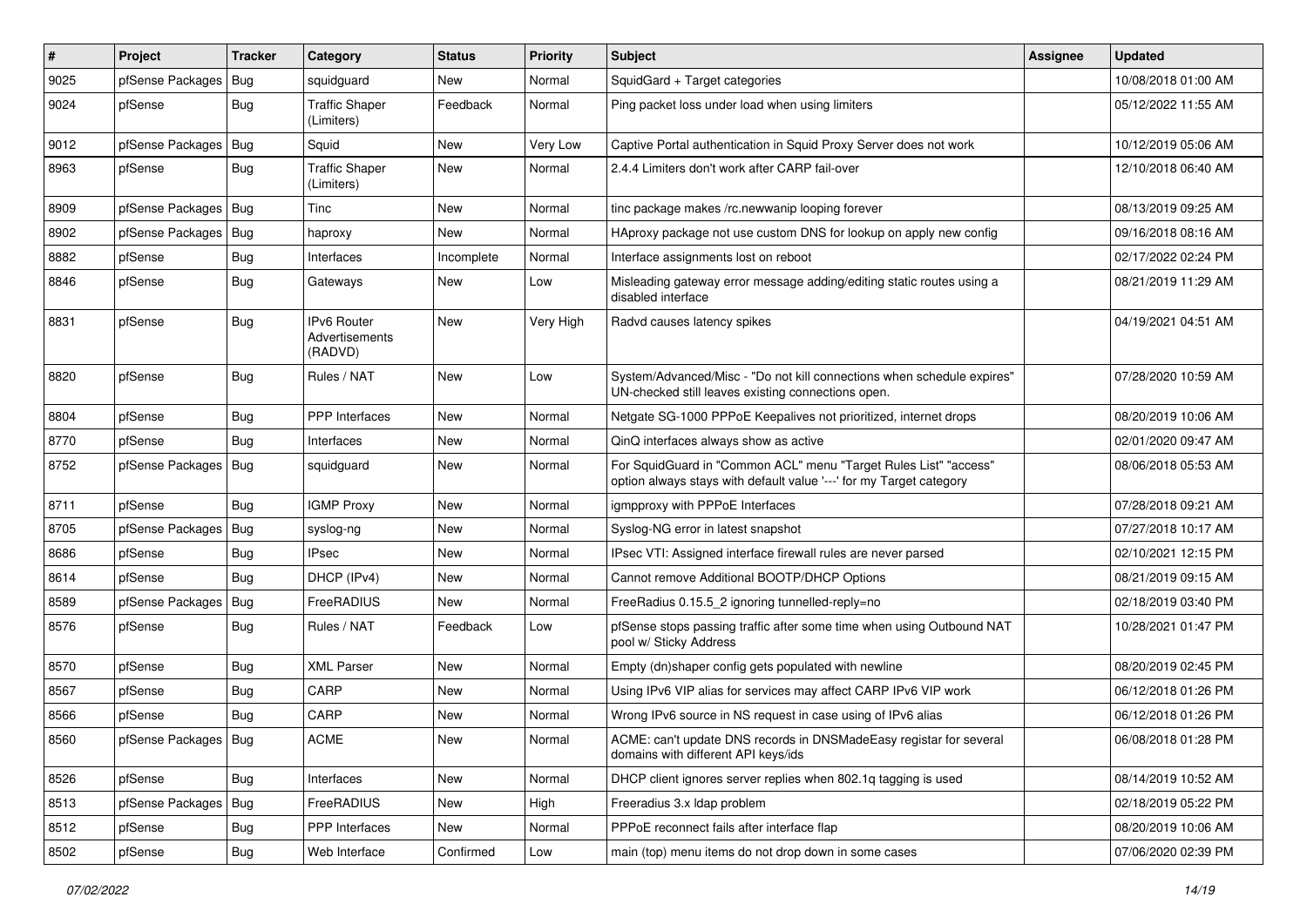| #    | Project                | <b>Tracker</b> | Category                        | <b>Status</b> | <b>Priority</b> | <b>Subject</b>                                                                                                          | <b>Assignee</b> | <b>Updated</b>      |
|------|------------------------|----------------|---------------------------------|---------------|-----------------|-------------------------------------------------------------------------------------------------------------------------|-----------------|---------------------|
| 8500 | pfSense                | <b>Bug</b>     | Dynamic DNS                     | New           | Low             | Incorrect categorization of status/info messages from phpDynDNS                                                         |                 | 08/16/2019 12:50 PM |
| 8464 | pfSense                | Bug            | Wireless                        | <b>New</b>    | Very Low        | Wireless USB card does not connect to WiFi automatically after<br>reboot/halt                                           |                 | 06/19/2020 03:44 AM |
| 8454 | pfSense Packages   Bug |                | arpwatch                        | New           | Very Low        | Arpwatch package break email notifications from other sources                                                           |                 | 06/23/2022 07:49 PM |
| 8438 | pfSense Packages       | Bug            | haproxy                         | New           | High            | haproxy: can't use ACL for cert with http-response actions                                                              |                 | 05/24/2018 01:12 PM |
| 8435 | pfSense                | <b>Bug</b>     | Interfaces                      | <b>New</b>    | Normal          | DHCPv6 unusable in certain circumstances (US AT&T Fiber, etc.)                                                          |                 | 08/14/2019 10:52 AM |
| 8432 | pfSense                | <b>Bug</b>     | Dynamic DNS                     | New           | Normal          | Dynamic DNS Client gives an error that it can't find IPv6 address when<br>WAN interface is a LAGG                       |                 | 09/17/2020 05:23 AM |
| 8419 | pfSense                | <b>Bug</b>     | Web Interface                   | New           | Normal          | webgui, when menubar is fixed to the top of the screen, the last items of<br>long menus cannot be seen/used.            |                 | 07/19/2018 03:10 PM |
| 8406 | pfSense                | <b>Bug</b>     | Dynamic DNS                     | <b>New</b>    | Normal          | DDNS IPV6 Cloudflare Client does not detect PPOE address                                                                |                 | 03/31/2018 11:56 AM |
| 8401 | pfSense                | <b>Bug</b>     | Installer                       | New           | Normal          | Issues related to keys representing alphabetic characters specific to<br>Scandinavian languages and to some other keys. |                 | 03/30/2018 11:06 AM |
| 8343 | pfSense                | <b>Bug</b>     | Gateways                        | New           | Normal          | Gateway Routes (Default Routes) not removed in Kernel when removed<br>from GUI                                          |                 | 05/14/2020 01:22 AM |
| 8335 | pfSense                | Bug            | <b>LAGG Interfaces</b>          | <b>New</b>    | Normal          | System hang with LACP downlink to UniFi switch                                                                          |                 | 08/21/2019 11:18 AM |
| 8325 | pfSense                | <b>Bug</b>     | UPnP/NAT-PMP                    | <b>New</b>    | Normal          | UPnP not available for pppoe-Clients                                                                                    |                 | 11/15/2020 10:33 AM |
| 8313 | pfSense                | <b>Bug</b>     | <b>Notifications</b>            | New           | Normal          | STARTTLS auto detection not working                                                                                     |                 | 04/21/2022 12:39 PM |
| 8295 | pfSense Packages       | Bug            | syslog-ng                       | <b>New</b>    | Normal          | syslog-ng logrotates tls files                                                                                          |                 | 02/14/2018 06:12 AM |
| 8285 | pfSense                | <b>Bug</b>     | Web Interface                   | New           | Normal          | Actions on stale data may result in catastrophic results                                                                |                 | 01/16/2018 08:08 PM |
| 8264 | pfSense Packages   Bug |                | FreeRADIUS                      | New           | Normal          | Radiusd restart on WAN change results in freeradius not running (and<br>possible solution)                              |                 | 04/21/2022 12:39 PM |
| 8263 | pfSense                | <b>Bug</b>     | <b>Traffic Shaper</b><br>(ALTQ) | New           | Normal          | Cannot create a nonlinear `Link Share` service curve because of: "the<br>sum of the child bandwidth higher than parent" |                 | 11/05/2020 07:31 AM |
| 8251 | pfSense Packages       | Bug            | FreeRADIUS                      | Feedback      | Normal          | Captiveportal + FreeRadius "Last activity" resets to Session start                                                      |                 | 08/13/2019 11:10 AM |
| 8233 | pfSense                | Bug            | <b>NAT Reflection</b>           | New           | Very Low        | NAT reflection back to originating host broken when using FQDN-based<br>IP aliases                                      |                 | 08/21/2019 10:53 AM |
| 8229 | pfSense Packages   Bug |                | syslog-ng                       | <b>New</b>    | Normal          | syslog-ng stops parsing logs after logrotate run                                                                        |                 | 01/26/2018 12:00 PM |
| 8213 | pfSense Packages   Bug |                | haproxy                         | <b>New</b>    | Normal          | acl src file not populated from alias                                                                                   |                 | 12/21/2017 02:02 PM |
| 8207 | pfSense                | Bug            | <b>Operating System</b>         | New           | Normal          | 2.4 cannot boot as a Xen VM with more than 7 NICs                                                                       |                 | 06/25/2022 05:42 PM |
| 8197 | pfSense Packages   Bug |                | <b>BIND</b>                     | New           | Normal          | BIND UI fails to properly update zone with inline DNSSEC signing<br>enabled                                             |                 | 02/18/2019 05:23 PM |
| 8180 | pfSense Packages   Bug |                | syslog-ng                       | New           | Normal          | syslog-ng default log file                                                                                              |                 | 01/16/2018 12:53 PM |
| 8177 | pfSense                | Bug            | Package System                  | New           | Normal          | "/xsl/package.xsl" is referenced in package XML files but not on the<br>firewall                                        |                 | 08/14/2019 09:56 AM |
| 8176 | pfSense                | <b>Bug</b>     | Package System                  | New           | Normal          | ./schema/packages.dtd -- referenced in *xml, but missing?                                                               |                 | 12/09/2017 06:52 PM |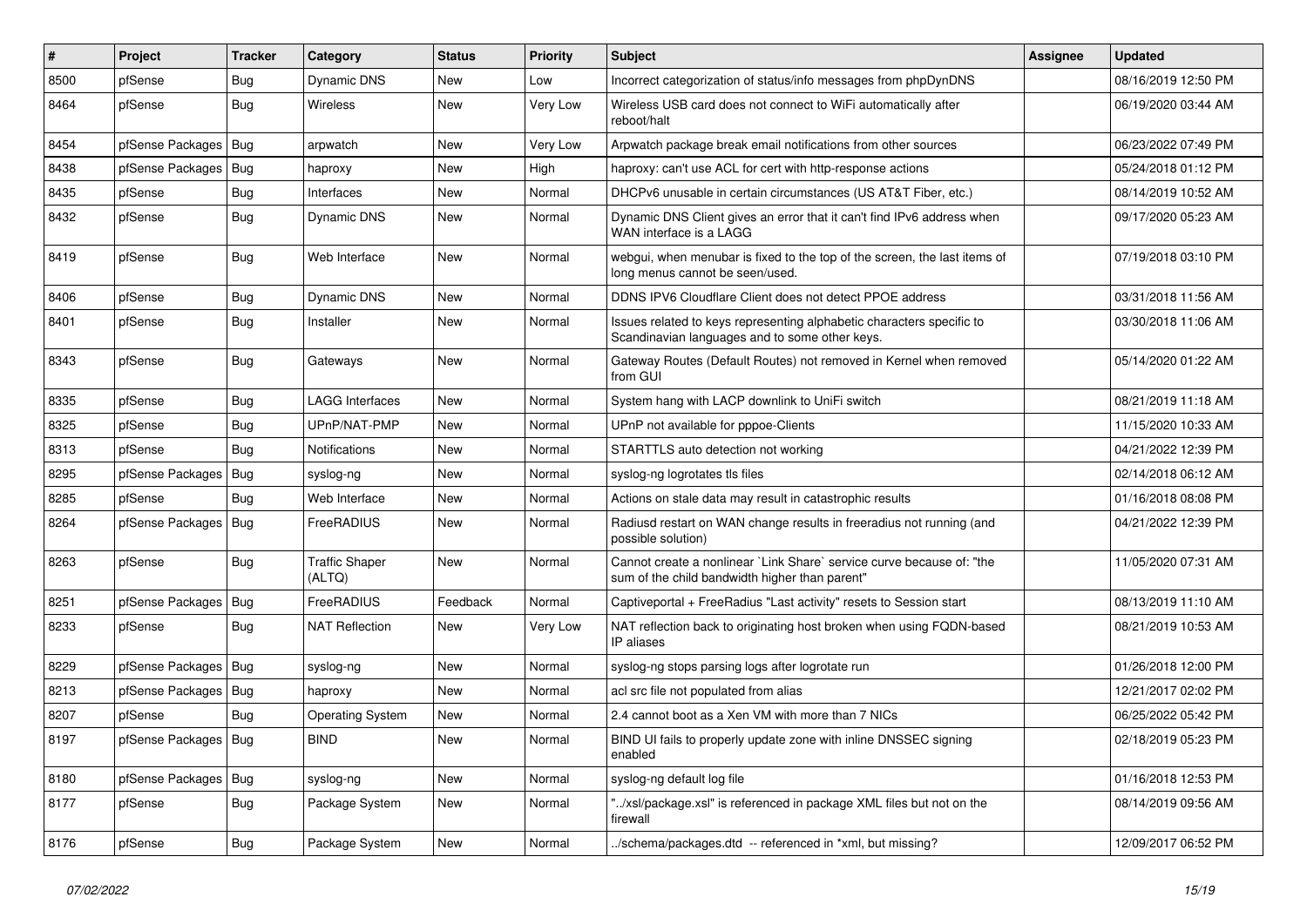| $\vert$ # | Project          | <b>Tracker</b> | Category                        | <b>Status</b> | <b>Priority</b> | <b>Subject</b>                                                                                                                                                                | <b>Assignee</b> | <b>Updated</b>      |
|-----------|------------------|----------------|---------------------------------|---------------|-----------------|-------------------------------------------------------------------------------------------------------------------------------------------------------------------------------|-----------------|---------------------|
| 8158      | pfSense          | Bug            | Interfaces                      | New           | High            | IPv6 Track Interface issue with more than one WAN-Gateway and a<br>number of internal interfaces at least track interface from one interface<br>does not work on regular base |                 | 12/03/2017 09:00 AM |
| 8157      | pfSense          | <b>Bug</b>     | Dashboard                       | New           | Very Low        | Traffic Graph clutter from time to time                                                                                                                                       |                 | 12/03/2017 06:40 AM |
| 8130      | pfSense          | <b>Bug</b>     | <b>Traffic Graphs</b>           | New           | Normal          | Status - Monitoring - Area chart displays traffic data differently than Line<br>or Bar charts                                                                                 |                 | 11/26/2017 01:40 PM |
| 8122      | pfSense          | Bug            | <b>OpenVPN</b>                  | New           | Normal          | openvpn client is unable to use OTP (temporary) passwords                                                                                                                     |                 | 04/16/2018 09:28 AM |
| 8113      | pfSense          | <b>Bug</b>     | Interfaces                      | New           | Normal          | MTU setting on bridge, openvpn clients ignored                                                                                                                                |                 | 12/31/2021 05:55 PM |
| 8095      | pfSense          | Bug            | Translations                    | New           | Normal          | Unescaped simple quotes break JavaScript features when the French<br>translation is enabled                                                                                   |                 | 08/21/2019 09:06 AM |
| 8089      | pfSense          | Bug            | Interfaces                      | New           | High            | VLAN page breaks after config restore to new hardware.                                                                                                                        |                 | 11/21/2017 01:38 PM |
| 8087      | pfSense          | <b>Bug</b>     | Authentication                  | New           | Normal          | Provide Calling-Station-ID to RADIUS backed VPN connections                                                                                                                   |                 | 06/06/2020 05:36 AM |
| 8076      | pfSense          | <b>Bug</b>     | Backup / Restore                | New           | Normal          | User can easily apply an unusable interface configuration after restore                                                                                                       |                 | 08/14/2019 10:52 AM |
| 8073      | pfSense          | Bug            | <b>IPsec</b>                    | New           | Normal          | Traffic inexplicably not going through IPSEC despite (in theory) matching<br><b>SPs</b>                                                                                       |                 | 11/09/2017 02:51 AM |
| 8066      | pfSense          | <b>Bug</b>     | Routing                         | <b>New</b>    | Normal          | Static routes not applied when they go out a interface using carp                                                                                                             |                 | 11/08/2017 02:04 AM |
| 8050      | pfSense          | <b>Bug</b>     | Interfaces                      | New           | High            | Enabling bridge while interfaces have link freezes console                                                                                                                    |                 | 11/03/2017 04:38 PM |
| 8004      | pfSense          | <b>Bug</b>     | NAT Reflection                  | New           | Normal          | Error notice for a deleted NAT that had a RULE or an existing NAT which<br>is claimed to have no NAT port                                                                     |                 | 10/24/2017 06:39 PM |
| 7986      | pfSense          | Bug            | Wireless                        | New           | Normal          | WLAN card no longer properly initialized under 2.4.0                                                                                                                          |                 | 06/19/2020 08:08 AM |
| 7977      | pfSense          | Bug            | Translations                    | New           | Normal          | English text shown in stead of translated text (Routing - Gateway groups -<br>edit)                                                                                           |                 | 08/21/2019 11:28 AM |
| 7964      | pfSense          | Bug            | Multi-WAN                       | <b>New</b>    | Normal          | Restart openvpn on gateway switching                                                                                                                                          |                 | 08/19/2019 12:35 PM |
| 7954      | pfSense Packages | <b>Bug</b>     | Squid                           | Confirmed     | Normal          | Package upgrade/reinstall gets stuck on deinstall if the package-provided<br>service is not running                                                                           |                 | 10/18/2017 12:04 PM |
| 7943      | pfSense          | Bug            | Web Interface                   | New           | Normal          | CSS Overflow Fix for Drop Down Menus in webConfigurator                                                                                                                       |                 | 11/21/2020 02:54 PM |
| 7899      | pfSense          | <b>Bug</b>     | <b>Traffic Shaper</b><br>(ALTQ) | New           | Normal          | a floating 'match' rule on LAN does not put traffic from a broswer on a<br>clientpc into a shaper queue                                                                       |                 | 09/28/2017 09:16 AM |
| 7863      | pfSense          | <b>Bug</b>     | User Manager /<br>Privileges    | New           | Normal          | The "WebCfg - All pages" permission inclueds the "User - System: Shell<br>account access" even though that is not a WebCofg page.                                             |                 | 09/16/2017 05:13 AM |
| 7857      | pfSense          | <b>Bug</b>     | Dashboard                       | New           | Very Low        | Interfaces Widget U/I fails to wrap IPV6 addresses when the string is too<br>wide for the widget                                                                              |                 | 08/13/2019 09:15 AM |
| 7848      | pfSense          | Bug            | Diagnostics                     | New           | Low             | NDP Table Sort by Expiration Error                                                                                                                                            |                 | 08/26/2019 02:56 PM |
| 7821      | pfSense          | Bug            | DHCP (IPv6)                     | New           | Normal          | GIF does not support broadcast                                                                                                                                                |                 | 08/29/2017 10:50 AM |
| 7797      | pfSense Packages | Bug            | Squid                           | Feedback      | Normal          | Squid Reverse Proxy alternating between destinations                                                                                                                          |                 | 04/21/2022 12:40 PM |
| 7788      | pfSense          | <b>Bug</b>     | Dashboard                       | New           | Low             | Irregular updating of widgets like cpu/uptime on system widget.                                                                                                               |                 | 08/21/2019 09:03 AM |
| 7779      | pfSense          | Bug            | OpenVPN                         | New           | Normal          | Traffic crossing a site-to-site OpenVPN tunnel fails to fragment.                                                                                                             |                 | 06/02/2021 08:26 AM |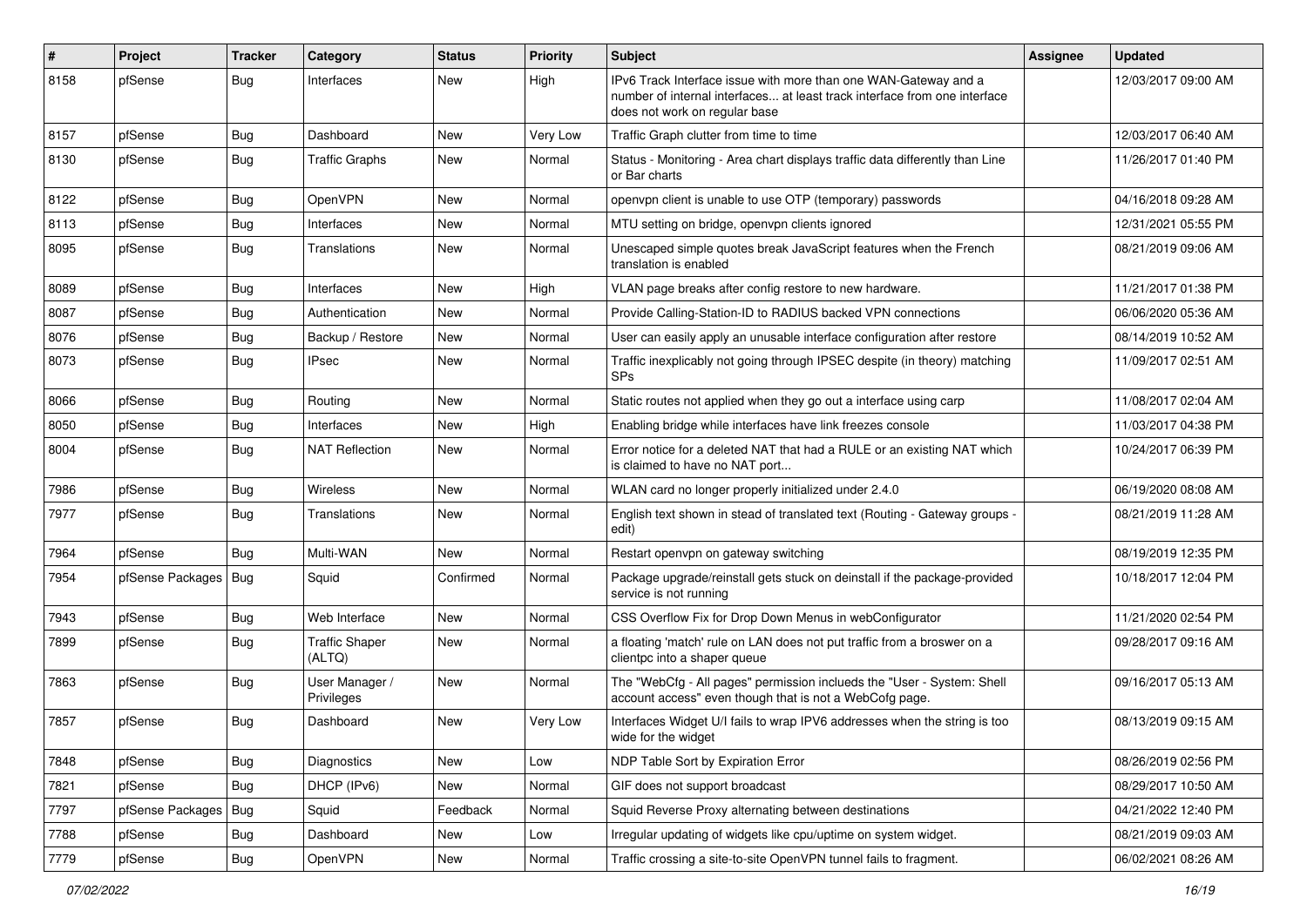| #    | Project          | <b>Tracker</b> | Category                                       | <b>Status</b> | <b>Priority</b> | <b>Subject</b>                                                                                                   | <b>Assignee</b> | <b>Updated</b>      |
|------|------------------|----------------|------------------------------------------------|---------------|-----------------|------------------------------------------------------------------------------------------------------------------|-----------------|---------------------|
| 7757 | pfSense          | <b>Bug</b>     | Backup / Restore                               | New           | Normal          | Auto Config Backup fails to upload unless Default Gateway is up                                                  |                 | 08/16/2019 12:47 PM |
| 7737 | pfSense          | Bug            | IPv6 Router<br>Advertisements<br>(RADVD)       | New           | Normal          | radvd error message                                                                                              |                 | 08/13/2019 09:41 AM |
| 7734 | pfSense          | Bug            | DHCP (IPv6)                                    | <b>New</b>    | Normal          | Using opton ia pd0 does not renew prefix and prefix get dropped                                                  |                 | 07/31/2017 03:46 AM |
| 7730 | pfSense          | Bug            | Interfaces                                     | New           | High            | 2.3.4 1 greX: loop detected when hit save on filter rules or interfaces                                          |                 | 07/27/2017 08:16 AM |
| 7665 | pfSense          | Bug            | Aliases / Tables                               | New           | Normal          | Host range validation for Aliases is not strict enough                                                           |                 | 08/21/2019 11:01 AM |
| 7648 | pfSense          | Bug            | CARP                                           | <b>New</b>    | Very Low        | SPAN ports on an interface renders CARP HA inoperative                                                           |                 | 06/14/2017 09:19 PM |
| 7590 | pfSense          | Bug            | Diagnostics                                    | <b>New</b>    | Normal          | diag edit do not save when nothing to sae (in directory browse view)                                             |                 | 05/20/2017 05:04 PM |
| 7589 | pfSense          | Bug            | Diagnostics                                    | New           | Normal          | diag edit.php old print info box                                                                                 |                 | 05/20/2017 05:02 PM |
| 7553 | pfSense          | <b>Bug</b>     | Captive Portal                                 | Confirmed     | Very Low        | Captive portal on a parent interface blocks traffic on VLAN interfaces too                                       |                 | 08/19/2018 03:15 PM |
| 7551 | pfSense          | Bug            | Rules / NAT                                    | New           | Normal          | Dynamic IPsec endpoints not added to rule set after WAN down/up                                                  |                 | 05/16/2017 02:26 PM |
| 7476 | pfSense          | <b>Bug</b>     | Logging                                        | New           | Normal          | Dirty buffer used to build log messages?                                                                         |                 | 04/17/2017 09:51 PM |
| 7462 | pfSense Packages | Bug            | haproxy                                        | New           | Normal          | HAproxy not rebinding properly after WAN DHCP IP change                                                          |                 | 01/11/2018 09:15 AM |
| 7453 | pfSense Packages | Bug            | ACME                                           | New           | Normal          | DNS-ovh need to save or display consumer key                                                                     |                 | 04/06/2017 10:54 AM |
| 7430 | pfSense          | <b>Bug</b>     | Interfaces                                     | New           | Normal          | pfsense-utils.inc - where is ipaddr configured() should account for<br>loopback interface                        |                 | 08/13/2019 03:48 PM |
| 7420 | pfSense          | Bug            | <b>IPsec</b>                                   | New           | Normal          | ipsec status freezing                                                                                            |                 | 02/13/2020 09:09 AM |
| 7403 | pfSense Packages | Bug            | FreeRADIUS                                     | New           | Normal          | Captive Portal + freeradius2 + MySQL problems with German Umlaut                                                 |                 | 03/17/2017 09:12 AM |
| 7402 | pfSense          | <b>Bug</b>     | Web Interface                                  | New           | Normal          | Inconsistent use of htmlentities validation checks                                                               |                 | 03/21/2017 08:58 AM |
| 7388 | pfSense Packages | <b>Bug</b>     | Suricata                                       | <b>New</b>    | High            | Suricata does not property recognize MTU for PPPOE interfaces                                                    |                 | 03/15/2017 05:17 AM |
| 7373 | pfSense          | Bug            | Rules / NAT                                    | <b>New</b>    | Normal          | Firewall schedules GUI needs to be redone from scratch                                                           |                 | 08/21/2019 08:56 AM |
| 7352 | pfSense          | <b>Bug</b>     | Routing                                        | <b>New</b>    | Normal          | pfSense IPv6 static route is dumped after a WAN flap                                                             |                 | 01/20/2022 09:35 AM |
| 7329 | pfSense          | Bug            | <b>DNS Forwarder</b>                           | <b>New</b>    | Low             | <b>DHCP Not Updating DNS</b>                                                                                     |                 | 01/21/2022 09:16 PM |
| 7314 | pfSense          | <b>Bug</b>     | <b>RRD Graphs</b>                              | <b>New</b>    | Low             | Discrepancy in ntp monitoring view                                                                               |                 | 02/24/2017 08:37 PM |
| 7303 | pfSense          | Bug            | <b>Pv6 Router</b><br>Advertisements<br>(RADVD) | <b>New</b>    | Normal          | ipv6 connectivity lost on pfSense reboot                                                                         |                 | 08/20/2019 12:23 PM |
| 7289 | pfSense          | Bug            | Certificates                                   | New           | Low             | Generating 4096bit Certificate                                                                                   |                 | 08/14/2019 09:56 AM |
| 7286 | pfSense          | <b>Bug</b>     | <b>OpenVPN</b>                                 | Incomplete    | Normal          | OpenVPN client is unreliable when you have multiple tunnels                                                      |                 | 08/19/2019 03:28 PM |
| 7238 | pfSense          | Bug            | Web Interface                                  | New           | Normal          | Menu layout broken when using "Hostname in Menu" with long hostnames                                             |                 | 02/21/2017 07:01 AM |
| 7195 | pfSense          | Bug            | Package System                                 | New           | Normal          | pkg_edit.php - <checkenablefields> tag has no effect on fields other than<br/>checkbox/input</checkenablefields> |                 | 08/21/2019 09:15 AM |
| 7172 | pfSense          | <b>Bug</b>     | DHCP (IPv4)                                    | <b>New</b>    | Normal          | Sorting by hostname in Services > DHCP Server > LAN should be<br>"natural" (alphanumeric friendly)               |                 | 08/20/2019 03:47 PM |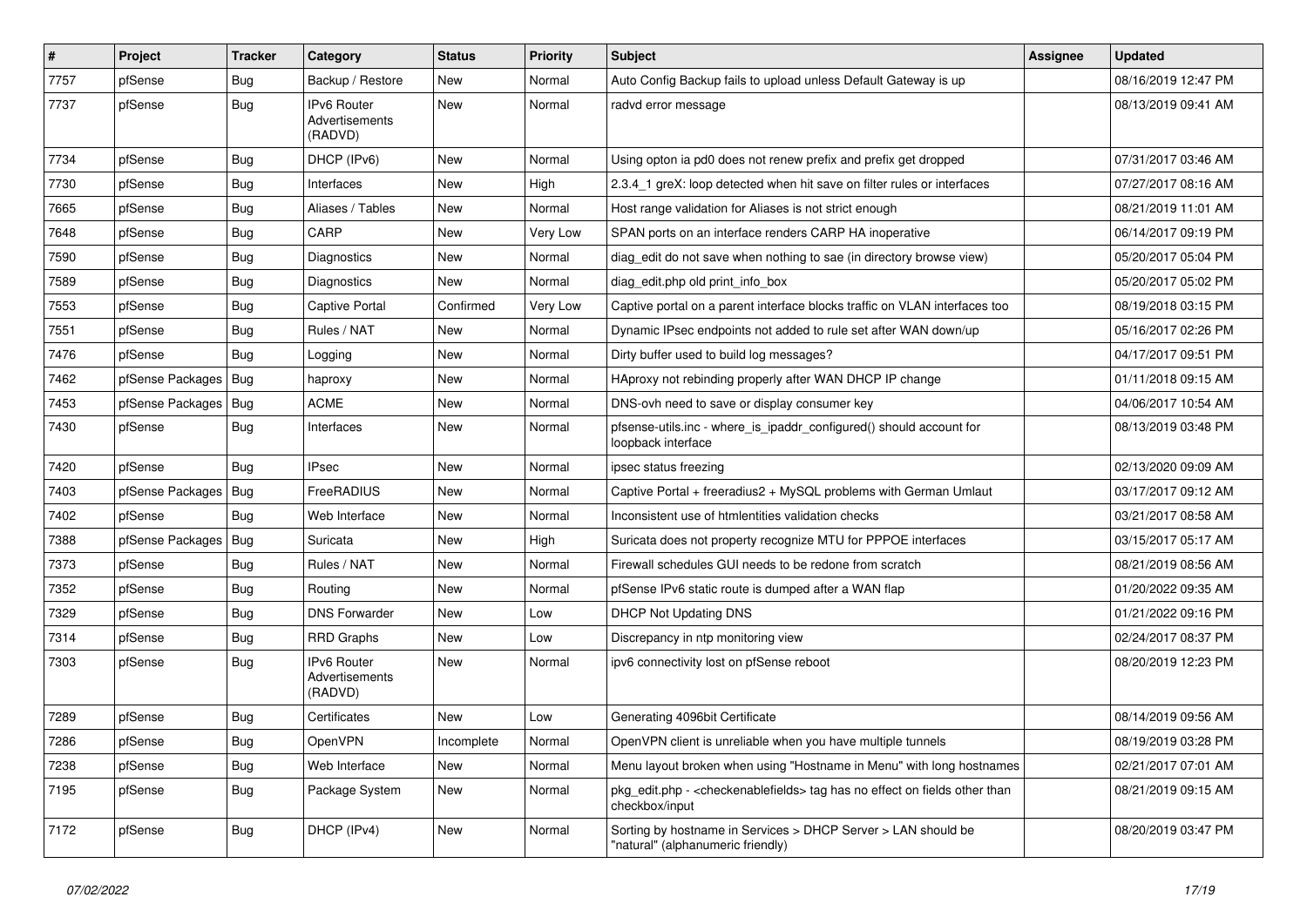| #    | Project                | <b>Tracker</b> | Category                                        | <b>Status</b> | <b>Priority</b> | <b>Subject</b>                                                                                                                                         | <b>Assignee</b> | <b>Updated</b>      |
|------|------------------------|----------------|-------------------------------------------------|---------------|-----------------|--------------------------------------------------------------------------------------------------------------------------------------------------------|-----------------|---------------------|
| 7152 | pfSense                | <b>Bug</b>     | <b>DNS Resolver</b>                             | New           | Normal          | Unbound / DNS Resolver issue if "Register DHCP static mappings in the<br>DNS Resolver" set before wildcard DNS custom options                          |                 | 12/18/2021 04:59 PM |
| 7138 | pfSense                | Bug            | DHCP (IPv6)                                     | Assigned      | Normal          | Pfsense wide dhcpv6 client doesn't recognise ifid statement                                                                                            |                 | 04/21/2022 12:39 PM |
| 7113 | pfSense                | <b>Bug</b>     | Dashboard                                       | <b>New</b>    | Normal          | Interface name in Traffic Graphs                                                                                                                       |                 | 12/31/2021 05:40 PM |
| 7096 | pfSense                | Bug            | <b>DNS Resolver</b>                             | Feedback      | Normal          | Unbound fails to start on boot if specific network devices are configured in<br>the "Network Interfaces"                                               |                 | 11/22/2021 08:59 AM |
| 7082 | pfSense                | Bug            | Package System                                  | <b>New</b>    | Normal          | pkg edit.php - impossible to use default value with rowhelperfield                                                                                     |                 | 08/21/2019 09:15 AM |
| 7040 | pfSense                | Bug            | Interfaces                                      | New           | Normal          | Issue when disabling an interface                                                                                                                      |                 | 12/26/2016 02:56 AM |
| 7039 | pfSense Packages       | <b>Bug</b>     | haproxy                                         | Feedback      | Normal          | HAProxy backend configuration does not handle intermediate CAs<br>properly                                                                             |                 | 04/21/2022 12:40 PM |
| 6988 | pfSense Packages       | <b>Bug</b>     | Snort                                           | <b>New</b>    | High            | SNORT Package PHP memory error                                                                                                                         |                 | 06/28/2018 10:00 PM |
| 6977 | pfSense                | <b>Bug</b>     | Interfaces                                      | <b>New</b>    | Normal          | VLAN traffic is erroneously counted as underlying iface (untagged) traffic                                                                             |                 | 08/13/2019 02:56 PM |
| 6926 | pfSense                | <b>Bug</b>     | UPnP/NAT-PMP                                    | New           | Normal          | Miniupnp advertising expired IPv6 address                                                                                                              |                 | 01/15/2022 08:29 PM |
| 6861 | pfSense Packages       | <b>Bug</b>     | haproxy                                         | New           | Normal          | Ha-Proxy duplicated backend used in place of original backend                                                                                          |                 | 02/18/2019 05:30 PM |
| 6823 | pfSense                | Bug            | Interfaces                                      | New           | Normal          | No connectivity after changing link state to UP                                                                                                        |                 | 04/21/2022 12:39 PM |
| 6803 | pfSense                | <b>Bug</b>     | Web Interface                                   | New           | Normal          | CSRF timeout occurs when it (probably) shouldn't                                                                                                       |                 | 11/03/2016 09:43 PM |
| 6799 | pfSense                | <b>Bug</b>     | Rules / NAT                                     | New           | Normal          | Using NOT (!) with interface subnet macros results unexpected traffic<br>passing when multiple subnets are included in the macro (i.e. VIP<br>subnets) |                 | 02/07/2022 02:18 PM |
| 6784 | pfSense Packages       | <b>Bug</b>     | haproxy                                         | <b>New</b>    | Normal          | HAProxy version .48 will not use URL Table Alias for front end listener                                                                                |                 | 02/18/2019 05:32 PM |
| 6691 | pfSense                | Bug            | DHCP (IPv6)                                     | New           | Normal          | dhcp6c quits after only two tries if no response was received                                                                                          |                 | 12/07/2020 04:25 PM |
| 6668 | pfSense                | Bug            | <b>IPsec</b>                                    | Feedback      | Normal          | IPSec tunnel + L2TP/IPSec VPN - wrong PSK chosen by pfSense                                                                                            |                 | 09/21/2019 02:07 AM |
| 6627 | pfSense                | <b>Bug</b>     | Rules / NAT                                     | New           | Normal          | floating tab match rules ignore quick action so should be removed                                                                                      |                 | 07/18/2016 02:15 PM |
| 6614 | pfSense                | Bug            | Web Interface                                   | Confirmed     | Normal          | Dashboard high CPU usage                                                                                                                               |                 | 07/14/2016 03:04 PM |
| 6605 | pfSense                | Bug            | Interfaces                                      | Confirmed     | Normal          | rc.linkup logic issues with actions taken                                                                                                              |                 | 07/12/2016 07:46 PM |
| 6580 | pfSense                | <b>Bug</b>     | Operating System                                | Confirmed     | Normal          | Bridge with down member interface sends ICMP unreachables where it<br>shouldn't                                                                        |                 | 07/05/2016 05:40 PM |
| 6541 | pfSense                | Bug            | <b>IPv6 Router</b><br>Advertisements<br>(RADVD) | New           | Normal          | IPv6 RAs always include on-link prefix; clients may not use DHCPv6<br>managed addresses                                                                |                 | 08/13/2019 03:23 PM |
| 6521 | pfSense Packages       | Bug            | squidguard                                      | <b>New</b>    | Normal          | pfsense 2.3.1 squidguard -> Groups ACL -> Target Rules List missing                                                                                    |                 | 06/25/2016 10:49 PM |
| 6517 | pfSense                | Bug            | <b>IPsec</b>                                    | Confirmed     | Normal          | Adding mobile IPsec phase 2 entries requires restart of strongswan                                                                                     |                 | 06/21/2016 11:04 PM |
| 6493 | pfSense                | Bug            | Web Interface                                   | Confirmed     | Normal          | Dynamic DNS clients slow page load                                                                                                                     |                 | 06/17/2016 03:43 AM |
| 6481 | pfSense                | Bug            | <b>IPsec</b>                                    | New           | Normal          | loading EAP_RADIUS method failed                                                                                                                       |                 | 03/24/2020 04:25 PM |
| 6471 | pfSense Packages   Bug |                | squidguard                                      | New           | Normal          | pfsense 2.3.1 squidguard -> common ACL -> Target Rules List missing                                                                                    |                 | 06/08/2016 06:22 PM |